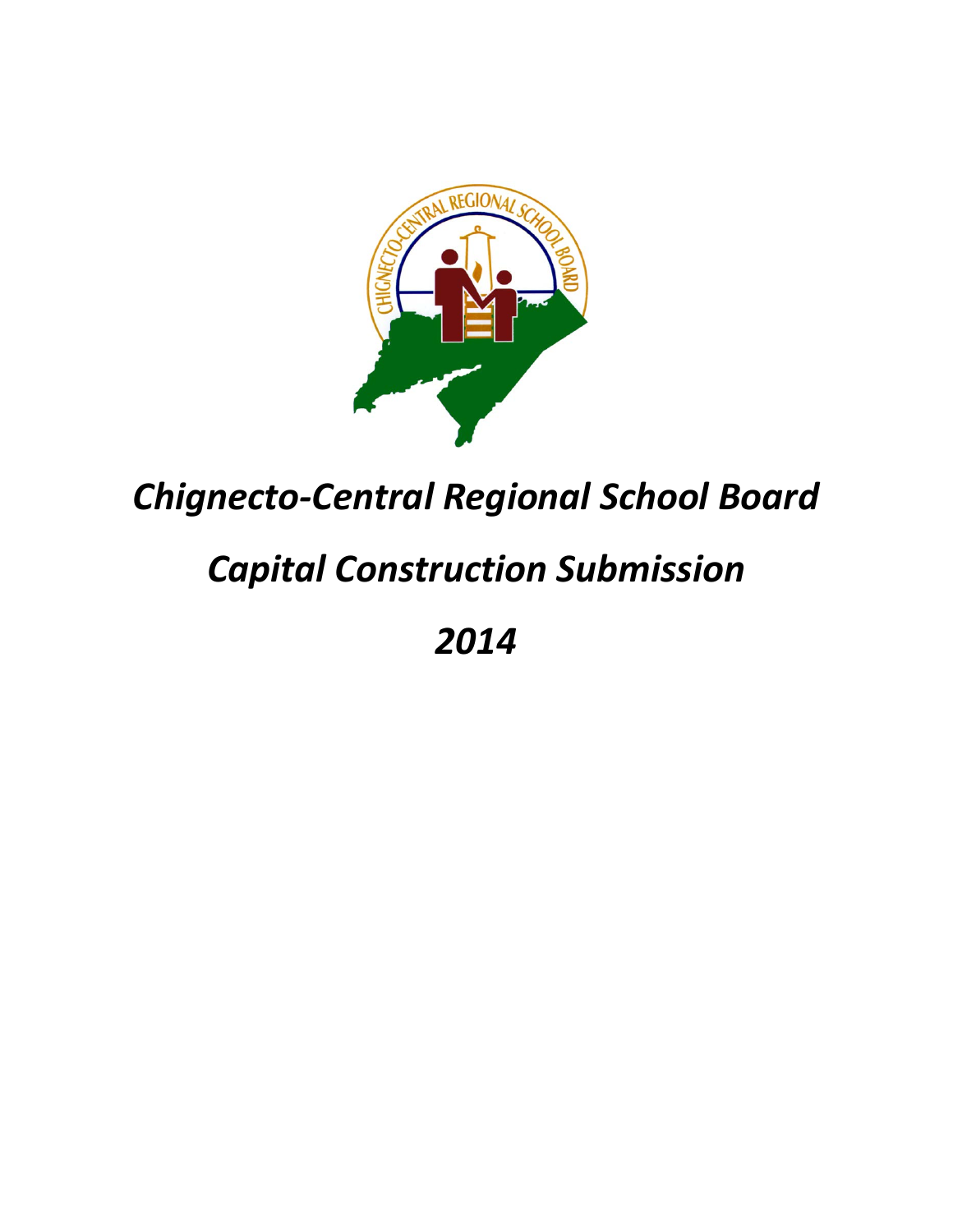# **INDEX**

| Appendix F - School Review / Community Continuation / |  |
|-------------------------------------------------------|--|
|                                                       |  |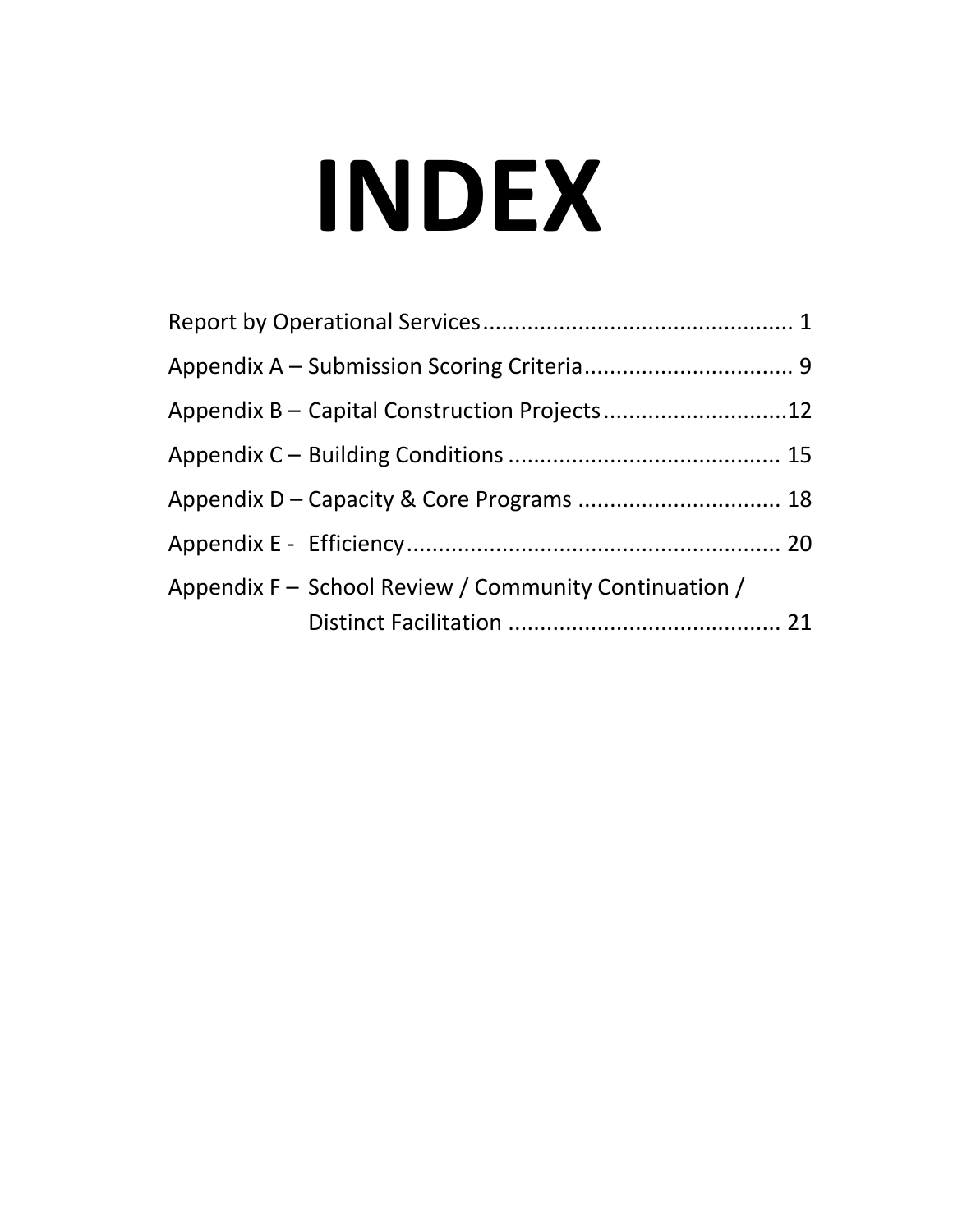# **CAPITAL CONSTRUCTION 2014**

### **Introduction**

This report to the Chignecto-Central Regional School Board provides background data and information regarding potential new school and additions/alterations projects within the Board to enable a 2014 capital submission to the province.

The Department of Education and Early Childhood Development (DoE) is responsible for capital construction related to new schools and major school renewals within the province. A letter received March 25, 2014 from the Deputy Minister, Department of Education, with a request that the CCRSB submit updated capital construction priorities for 2015-16. A submission has been requested of seven potential projects of which the Department will select its priorities after considering a number of criteria. This report is to be submitted by May 5, 2014 to the province through the provincial School Capital Construction Committee.

### **Background**

The provincial review of capital projects of facilities' needs is generally led by a School Capital Construction Committee (SCCC). This committee assists the province in prioritizing new school constructions and additions/alterations requests submitted by school boards. There has been a provincial capital needs review in each of the last two calendar years. The Province had indicated with the 2012 Capital Construction Submission this would became an annual process.

The SCCC is tasked, from a provincial prospective, to evaluate the capital requests from the school boards. They are grouped into two categories; the first category is new school construction. These are the new facilities built according to most recent version of the Department of Transportation and Infrastructure Renewal's DC 350 – Educational Facilities General Design Requirements.

The second category for the Department of Education is additions/alterations. They generally encompass two major components. The first component is a major addition to a school which represents a tangible increase to the building's size or function. The second component is an upgrade to the facility's infrastructure which can extend the buildings expected operating life by fifteen to twenty years.

The Chignecto-Central Regional School Board on April 17, 2013 approved the following capital construction priorities:

- 1. A school addition and alteration project of combining Highland Consolidated Middle School and Dr. W.A. MacLeod Elementary Schools.
- 2. Cobequid Consolidated Elementary Addition and Alteration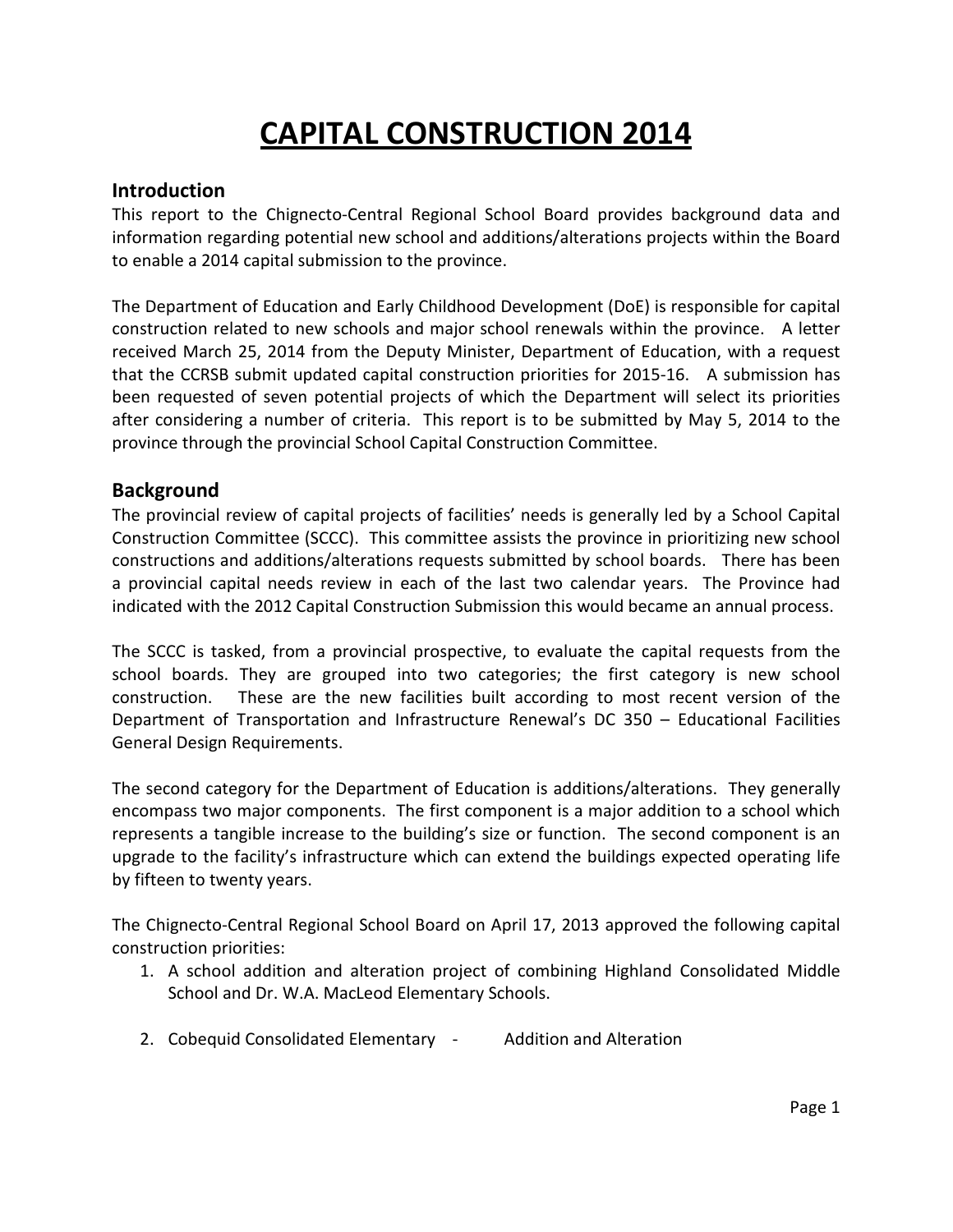- 3. Springhill Elementary New school *Replacing Junction Road and West End Memorial Elementary Schools*
- 4. Tatatamouche P 12 Paris New School *Replacing North Colchester High and Tatamagouche Elementary Schools*
- $5.$  Trenton  $P 8$   $-$  New school *Replacing Trenton Elementary and Trenton Middle Schools*
- 6. Pictou East  $P 8$   $\longrightarrow$  Addition and Alteration *Consolidation of East Pictou Middle School and F.H. MacDonald Elementary*
- 7. Hants North P-12 **No. 18 April 12** New School *Replacing Hants North Rural High and Kennetcook District Elementary Schools and with the consolidation of Maitland District Elementary, Cobequid District Elementary and Rawdon Elementary Schools.*

The following schools were included for information to the Department as they were part of the process. However, they were not in the top seven schools which was the maximum number of associated business plans to be provided to the Province.

| 8. Cobequid Education Centre        | $\blacksquare$ | <b>Addition and Alteration</b> |
|-------------------------------------|----------------|--------------------------------|
| 9. Shubenacadie District Elementary | $\sim 100$     | <b>Addition and Alteration</b> |
| 10. Uniacke District                |                | <b>Addition and Alteration</b> |
| 11. Hants East Rural High           |                | <b>Addition and Alteration</b> |

The Department of Education has again requested an updated capital project priorities submission. The DOE felt it would be apt for the CCRSB to review its current priorities and need. Projects that were currently under construction and within the 2014/2015 capital announcement were to continue. Those projects that had not yet begun were to be reaffirmed and included in an updated submission.

The Province has requested that CCRSB's capital submission be a maximum of seven projects. They have further requested they be of the Board's highest priorities and preferably a mixture of new schools and addition and alteration projects. Finally, the province has requested the projects be submitted in order of priority

The Department has provided number of factors that will be used in considering the provincial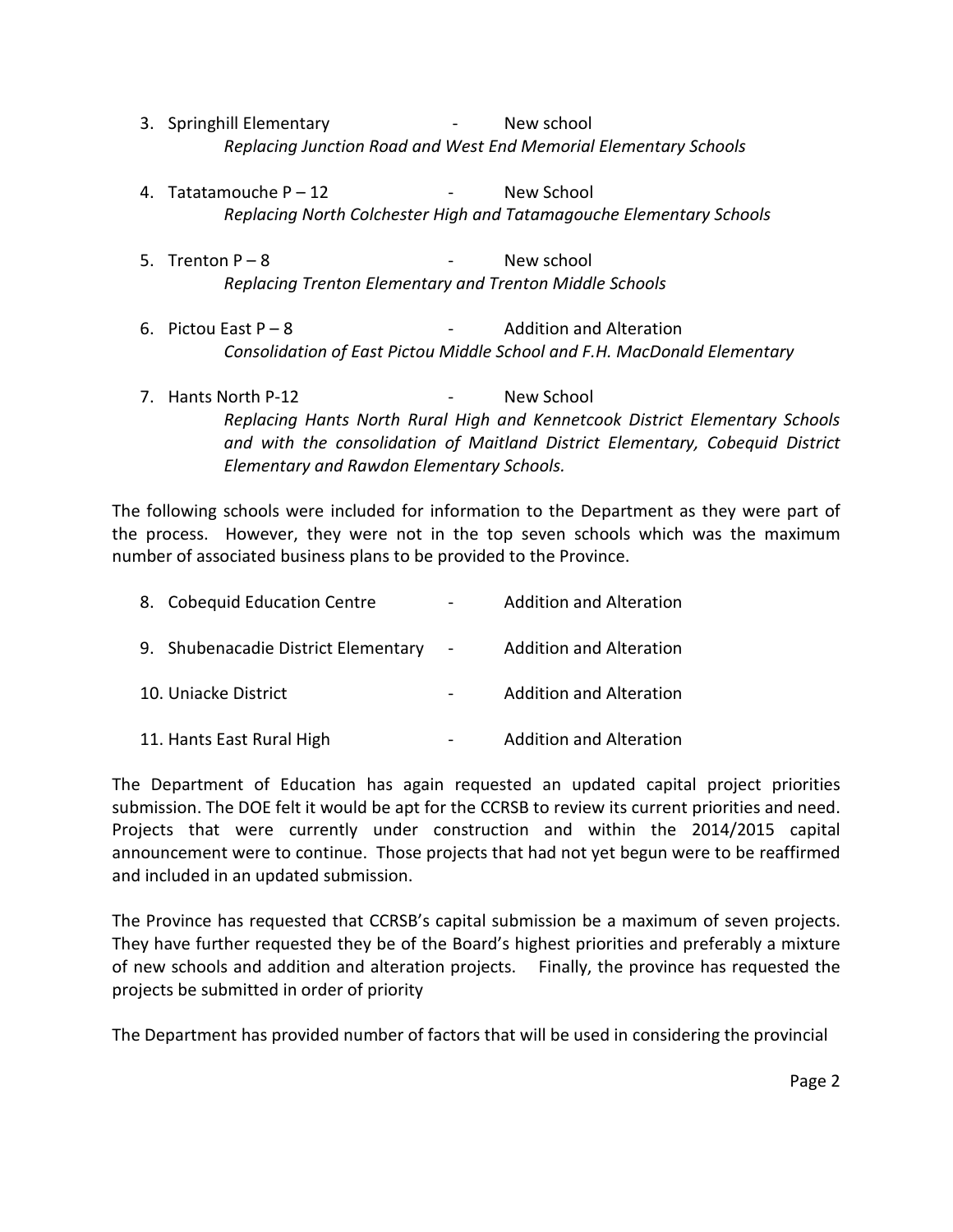school priorities. They have also stated that a detailed business plan will be needed for each of a Board's submitted priorities with a template plan yet to be provided.

This business plan, if based on previous years, would include such items as Goals, Objective and Performance Measures, Issue and Implications, Cost/Benefits, Phases and Schedule and Project Management with numerous subsections under each. Discussion with the Department of Education has indicated that a comprehensive business case can be of assistance to them when comparing school boards' projects. Further, it is used with DoE presentation to the Treasury Board who also reviews the business case application.

The Business Plan which each proposal includes a preferred option with the project and why it is recommended. Similarly, the plan detail required also includes alternatives that were considered for recommended project. For example, why a new school is being proposed as compared to renovating or adding to an existing facility?

The weighting responses to the seven factors were identified from the school information within the Evaluation Process of this report. They relied to a large degree on the 2013 Capital Construction Submission following a brief review. There was subsequent deliberations of the Operational Services Committee and through to the Board. From that meeting a final prioritization regarding capital projects for the Board's submission will be compiled. This will include completion of the associated business plans to be forwarded to the Department of Education.

### **Current Status**

The Province of Nova Scotia with its Capital Plan 2014-2015 provides a list of projects by department or agency. Under Education the following are listed for the CCRSB:

| Bible Hill P - 4 School            |                | New School                    |
|------------------------------------|----------------|-------------------------------|
| New Glasgow $P - 8$                |                | New School                    |
| Tatamagouche $P - 12$              |                | New School                    |
| River Hebert District High School  | -              | School Addition or Alteration |
| Dr. W.A. MacLeod P-8               |                | School Addition or Alteration |
| West Highlands Elementary School - |                | New School                    |
| West Pictou "District High" School | $\blacksquare$ | School Addition or Alteration |

This included two approved projects from the 2013 CCRSB Capital Construction Submission. These are Tatamagouche P- 12 and Dr. W. A. MacLeod P-8 consolidation.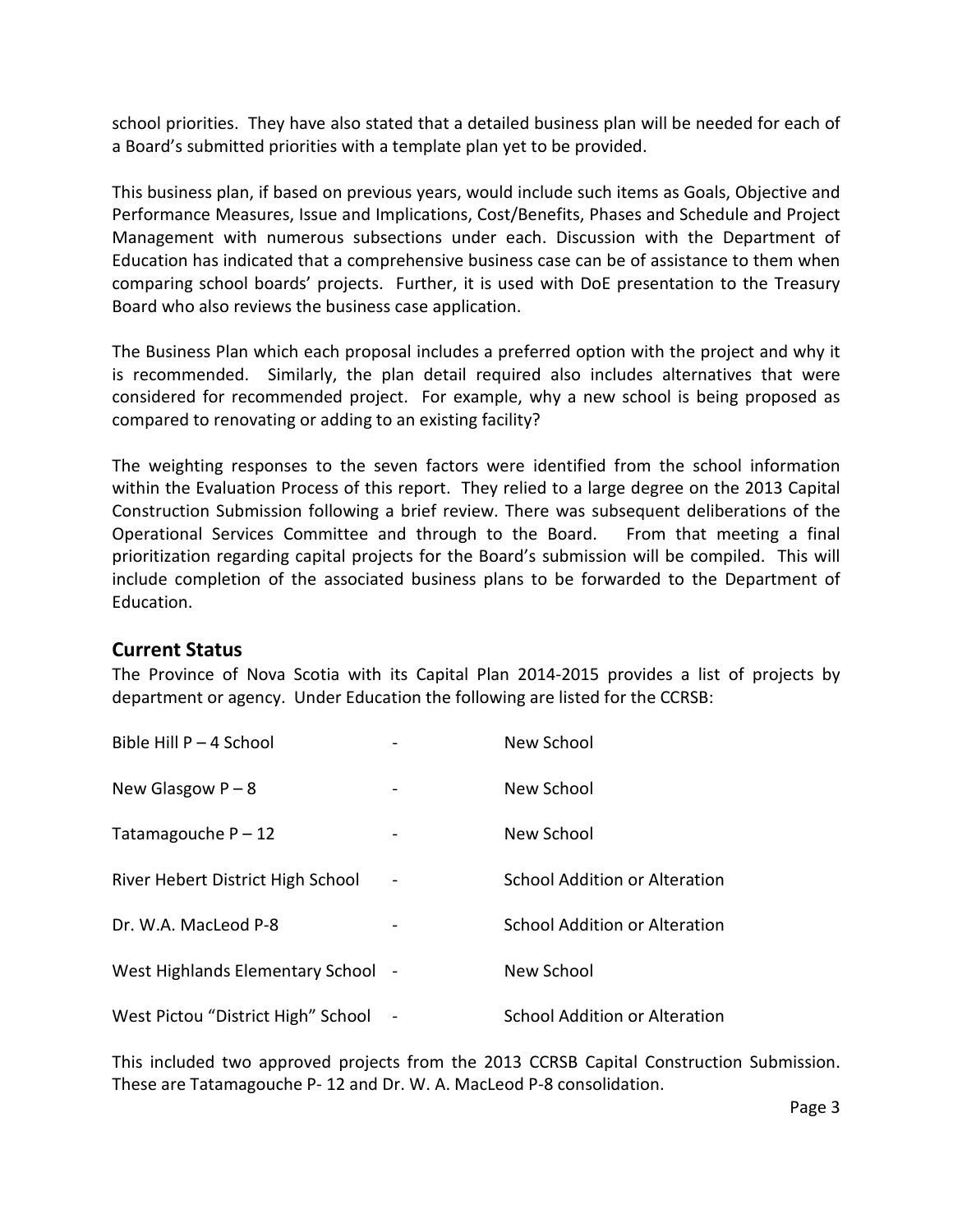Each of these projects are in various stages of planning or actual construction. Those not scheduled for completion in 2015/2016 would continue in subsequent years subject to annual approval of actual cash flows.

The 2014-2015 Capital Plan of the Province also included a new category called "School Capital Repairs." This category is proposed to encompass on-going maintenance repairs to schools' infrastructure, many of which represent maintenance work that has been deferred in the past. These projects need to exceed an expense Tangible Capital Asset threshold of \$150,000 and are commonly known as TCA. The DoE has indicated there is \$15M to be allocated across the province following a brief need submission from school boards.

The CCRSB has submitted a list of 18 potential projects valued at \$4.315M. These were previously determined as part of the Major Maintenance Repair List compiled annually by the Property Services Department as part of the CCRSB budget process.

### **Evaluation Process**

The province will consider the following factors or criteria when reviewing the school board's submissions:

- 1. The condition and state of the existing facility and the value that exists for investment in its continued use.
- 2. The capacity of the existing facility and the costs required to increase capacity, if required for continued use.
- 3. The suitability of the existing facility for programming and the costs required to allow it to effectively deliver the required programming.
- 4. Projects which address both infrastructure (1&2) as well as programming challenges (3) in an existing facility will warrant additional consideration.
- 5. Projects which meet any of the above considerations and help ensure that educational programming can continue to be provided within an existing community (i.e. greater use of a P-8, P-9 or P-12 facility to replace a number of separate existing facilities in the same community) will warrant additional consideration.
- 6. Projects which facilitate the provision of Schools Plus, skilled trades, and/or other community initiatives and programming will warrant additional consideration.
- 7. Consideration of projects will be limited to available TCA funding.

The SCCC has in the past evaluated school boards' capital construction requests according to four criteria. This included a weighting for each of the criteria of which totaled 100 points. Discussion with DoE representatives indicate that new criteria 1), 2), 3), 4) are very similar as to the Department of Education Criteria and definitions used in 2008.

- $\triangleright$  New 1) similar to previous Condition of (existing) buildings
- $\triangleright$  New 2) similar to previous Capacity
- $\triangleright$  New 3) similar to previous Core Programs and Courses
- $\triangleright$  New 4) similar to previous Efficiency Factors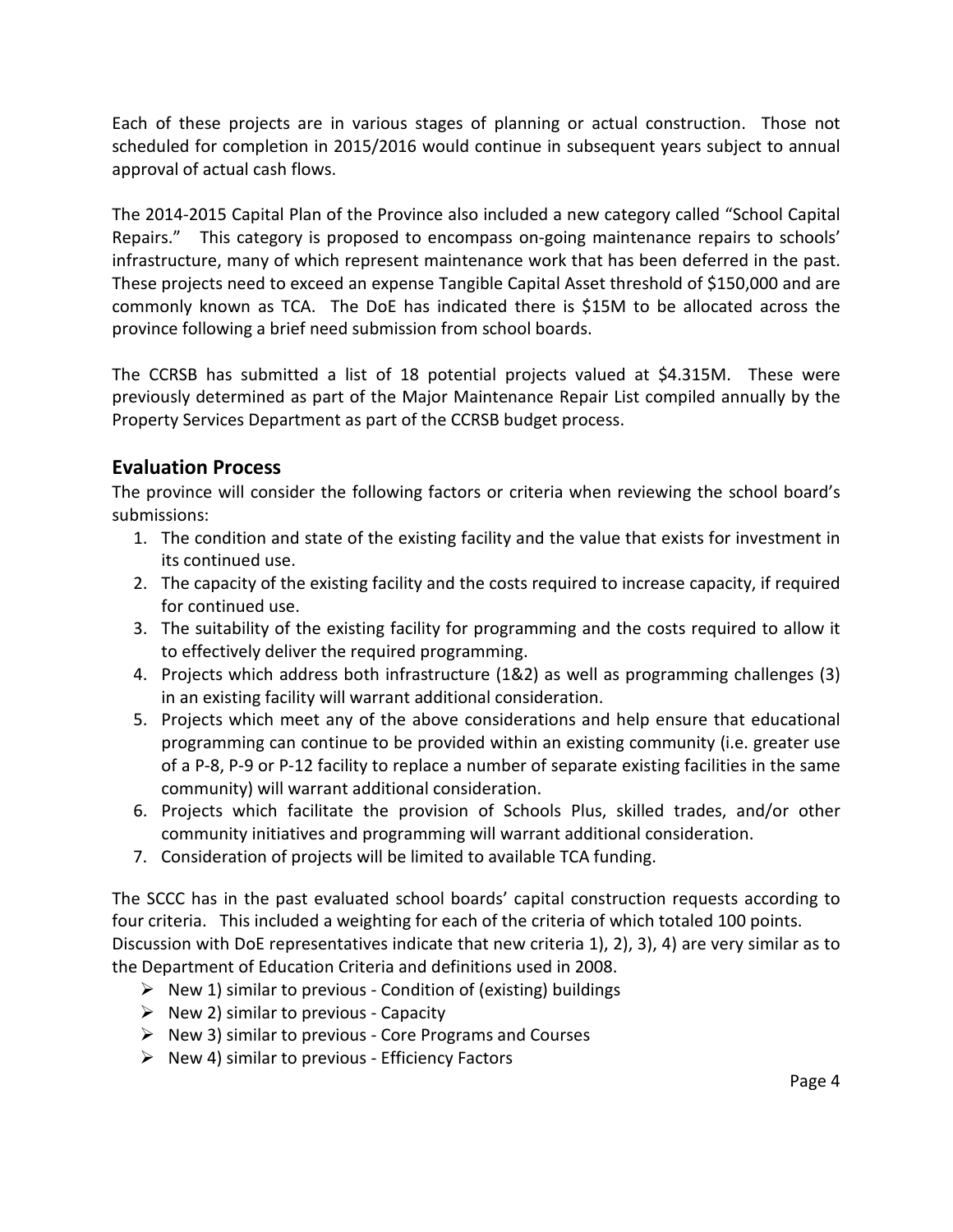The Board has previously written the Minister of Education requesting additional definition and weightings for the seven criteria that are to be used by school boards with their Capital Construction submission. There was not substantive additional information provided. It also appears this year's correspondence and Appendix A is essentially the same as last year with one exception. This will be noted later in the report.

Last year there was 13 weeks from provincial request to their required submission date. This year this has been shortened significantly to 6 weeks with the submission response due by May 5, 2014. This presents significant challenges to getting the 2014 proposed submission to the Board Operational Services Committee through to the Board Meeting of April 8. 2014. This 2014 Capital Construction Submission therefore relies significantly on work done last year, including from Identification Reports, with any relevant changes from 2013 incorporated.

The Board has expressed its desire to submit a prioritized list with weighted criteria. A Capital Construction Criteria was then developed based on the similarities of new criteria to the previous and for the three additional criteria. These are indicated in Appendix A.

Operational Services staff through their service provision and with school consultation has a thorough understanding of the condition of CCRSB buildings. Annually, this is used in developing a Major Maintenance Project list for repairs within the Board's operational funding. Larger repair and infrastructure replacement work is often identified, though also is often deferred due to the magnitude and financial resources required.

A Building Condition Index has been compiled with eleven categories related to school facilities. This was previously used in the School Review Processes of 2012 and 2013. The ratings for each school are indicated in Appendix C. A description of the evaluation process for the conditions of the schools is also included.

Educational Services through the Family of Schools Supervisors (FoSS), provided recommendations for projects as additions/alterations and for consolidation of facilities with new schools and with the first four criteria. FoSS consideration was given to the other criteria of 5) and 6). Past consultation with associated stakeholders at regional and school levels enabled them to develop potential capital construction projects for their respective families.

On April 3, 2013 the Minister of Education submitted to the school boards a number of requests regarding the school-review process. This included the suspension of the schoolreview process for schools identified for review in 2013-14. This would be subject to a further provincial review which did take place in the latter part of 2013 and early 2013 led by Mr. Bob Fowler and commonly known as the Fowler school closure report. Previously the CCRSB in its capital submission has indicated a number of schools that were being consolidated as part of a capital construction process and provided a weighting for this potential as indicated with a provincial factor.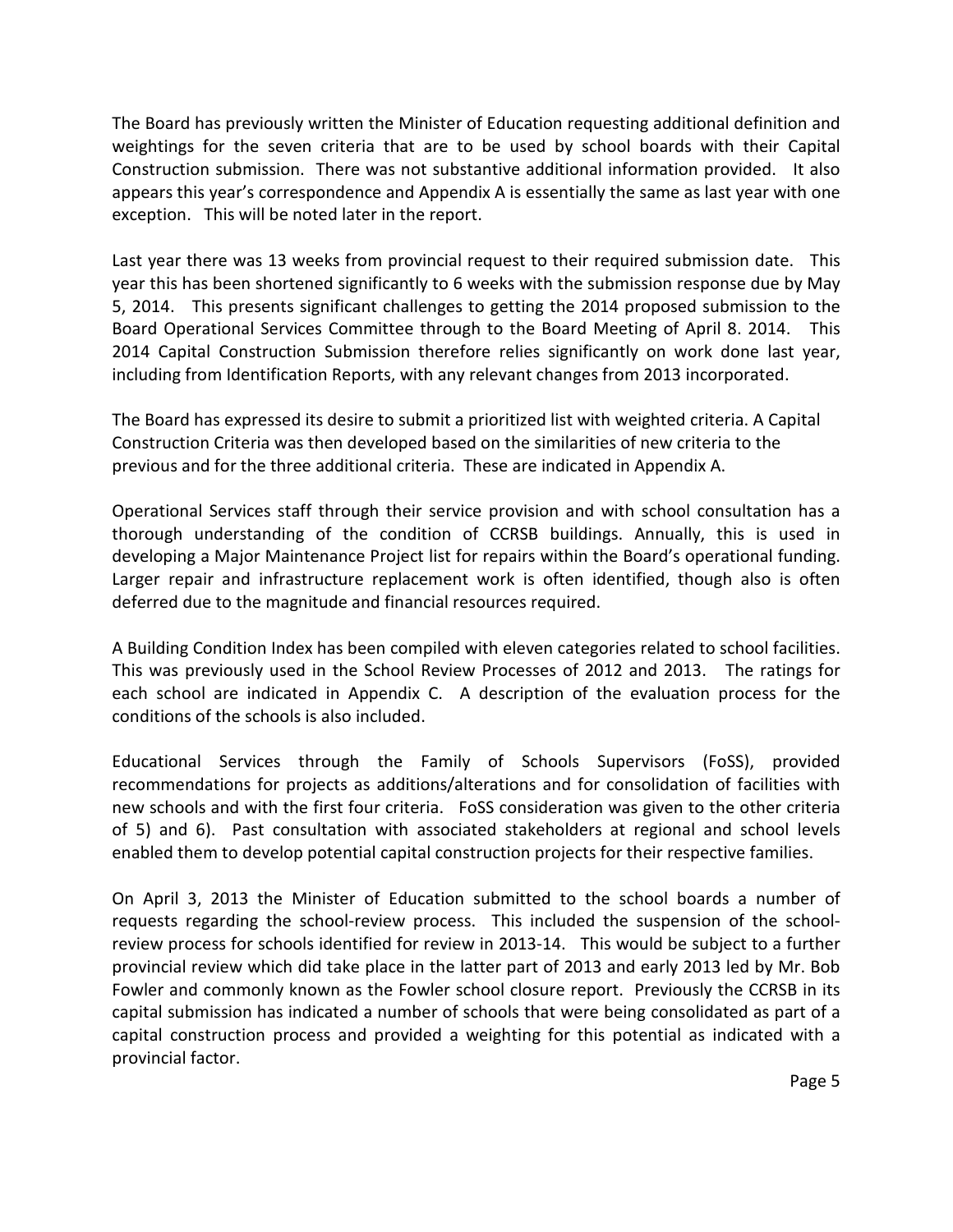For the 2014 CCRSB submission this weighting has not been included with the Board's capital priorities while awaiting the outcome of the Fowler report. However, there is one exception related to Pictou East P-8 and the consolidation of East Pictou Middle School and F.H. MacDonald Elementary School. The Board in March 2013 identified East Pictou Middle for further review as the result of a previous school review. At that time the community suggested an additional option of combining these schools at the F.H.MacDonald location.

On March 26, 2014 the CCRSB passed a motion to close East Pictou Middle School no later than five years from that date. There are renovations required at the FHM site. Due to this and with the completion of the school review process for EPM, it was felt there should still be a weighting for completion of a school review process applied to this project.

The Family of School Supervisors, respective Board members and staff confirmed with last year's capital process that the schools and School Advisory Councils are aware of the relevant capital construction submission. Previously there has been correspondence received from the Town of Springhill indicating their support for a new school.

### **Results**

The criteria were used in developing the rankings for the projects with new schools and additions/alterations. The results can be seen in Appendix B**.** There are nine new school and addition/alteration projects to be considered for the seven projects requested by the province.

It may be beneficial to consider the list as an ordinate ranking with the data acquired in the short period to develop the report. The relative difference in some of the quantitative values with the numerical rankings may not be significant. A more comprehensive review with some of the rating factors within a criterion may further substantiate or differentiate these schools in the rankings.

### **Recommendation**

This report is submitted to the Board for its review and as the basis for its submission of the capital construction needs to the Department of Education. The rankings are indicated on Appendix B – Proposed CCRSB Capital Construction Projects – 2014.

The following schools, listed in priority, to be submitted to the Department of Education for capital construction consideration.

- 1. Pictou East P 8 Addition and Alteration *Consolidation of East Pictou Middle School and F.H. MacDonald at the latter site.*
- 2. Springhill Elementary **-** New School *Replacing Junction Road and West End Memorial Elementary Schools.*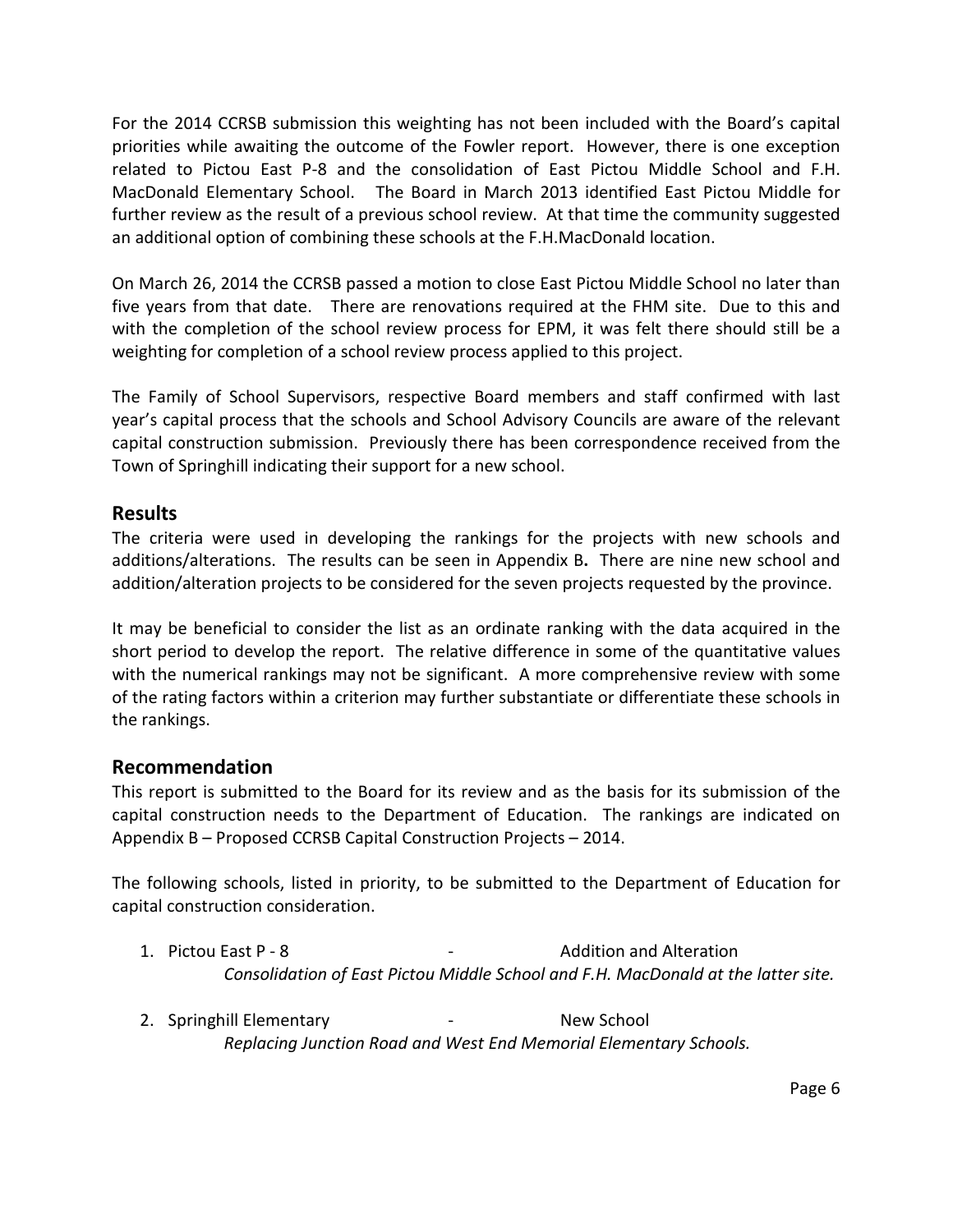- 3. Cobequid Consolidated Elementary Addition and Alteration *Upgrade of facility and systems to account for deferred maintenance*.
- 4. Trenton P 8 and New School (1990) The New School (1990) *Replacing Trenton Elementary and Trenton Middle Schools.*
- 5. Hants North P-12  **Access 12 Mew School** *Replacing Hants North Rural High and Kennetcook District Elementary Schools and with the consolidation of Maitland District Elementary, Cobequid District Elementary and Rawdon Elementary Schools.*
- 6. Cobequid Educational Centre **-** Addition and Alteration *Upgrade of facility and systems to account for deferred maintenance on a 1970s era facility to extend the largest school in the province operating life span.*
- 7. Shubenacadie District Elementary The Addition and Alteration *Upgrade of facility and systems to account for deferred maintenance.*

These first seven projects would have comprehensive business plans developed and submitted to the Province as its 2014 Capital Construction Submission.

### **Additional Potential Projects**

The following facilities have also been identified from the CCRSB family of schools for as potential capital construction projects as indicated on Appendix B. They did not rate as high as the first seven projects and if accepted by the Board, will not receive an accompanying business case. However, they will be identified through this report which is provided to the Department of Education.

- 8. Uniacke District **Addition** and Alteration *Upgrade of facility and systems to account for deferred maintenance.*
- 9. Hants East Rural High The State of Testam Addition and Alteration *Upgrade of facility and systems to account for deferred maintenance.*

### **Skilled Trades Program**

The Department of Education and Early Childhood Development had previously requested potential sites to provide a Skilled Trades program. CCRSB had submitted during the summer of 2013 a response that a program will be delivered at North Nova Education Centre. This location would require some infrastructure upgrades, which most likely would exceed the accounting tangible capital asset level of \$150,000.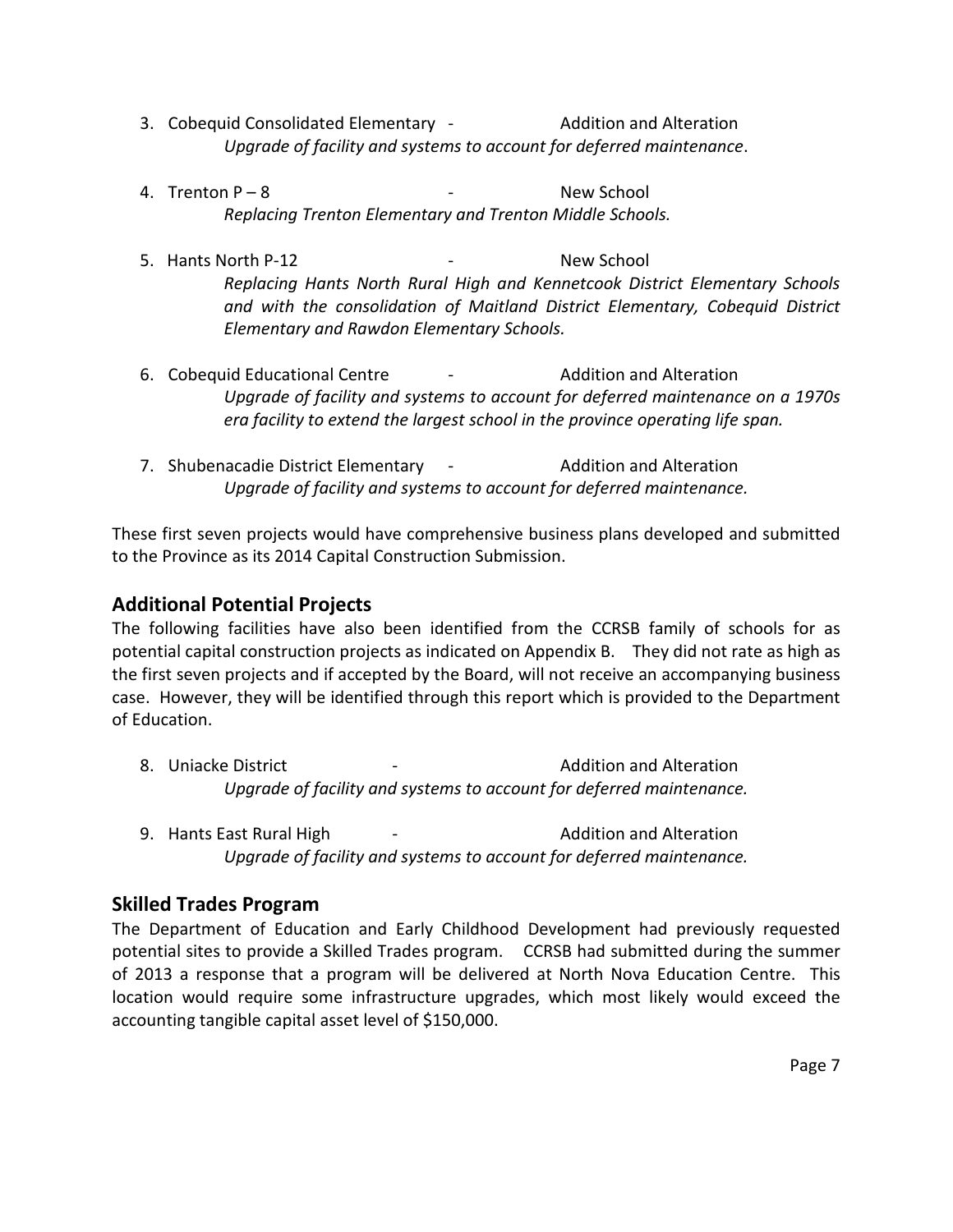The mechanism for program approval and associated funding requires clarification. Within a school capital construction submission, a skilled trades' lab alone would not receive a ranking high enough to meet the seven highest priorities. This would be the situation with its location at NNEC at a school opened in 2005 with a good physical condition rating.

It was also assumed the Province through their request of the Boards has a funding designation and source already determined. The criteria for provincial determination of possible program locations are apparently different from those factors used with new schools and additions and alterations. This would also preclude the need for the CCRSB to submit a business case.

Nonetheless, technically by exceeding the TCA level this requires some capital funding mechanism. Further discussions with the Department of Education and Early Childhood Development are needed.

> Report prepared by Operational Services April 2014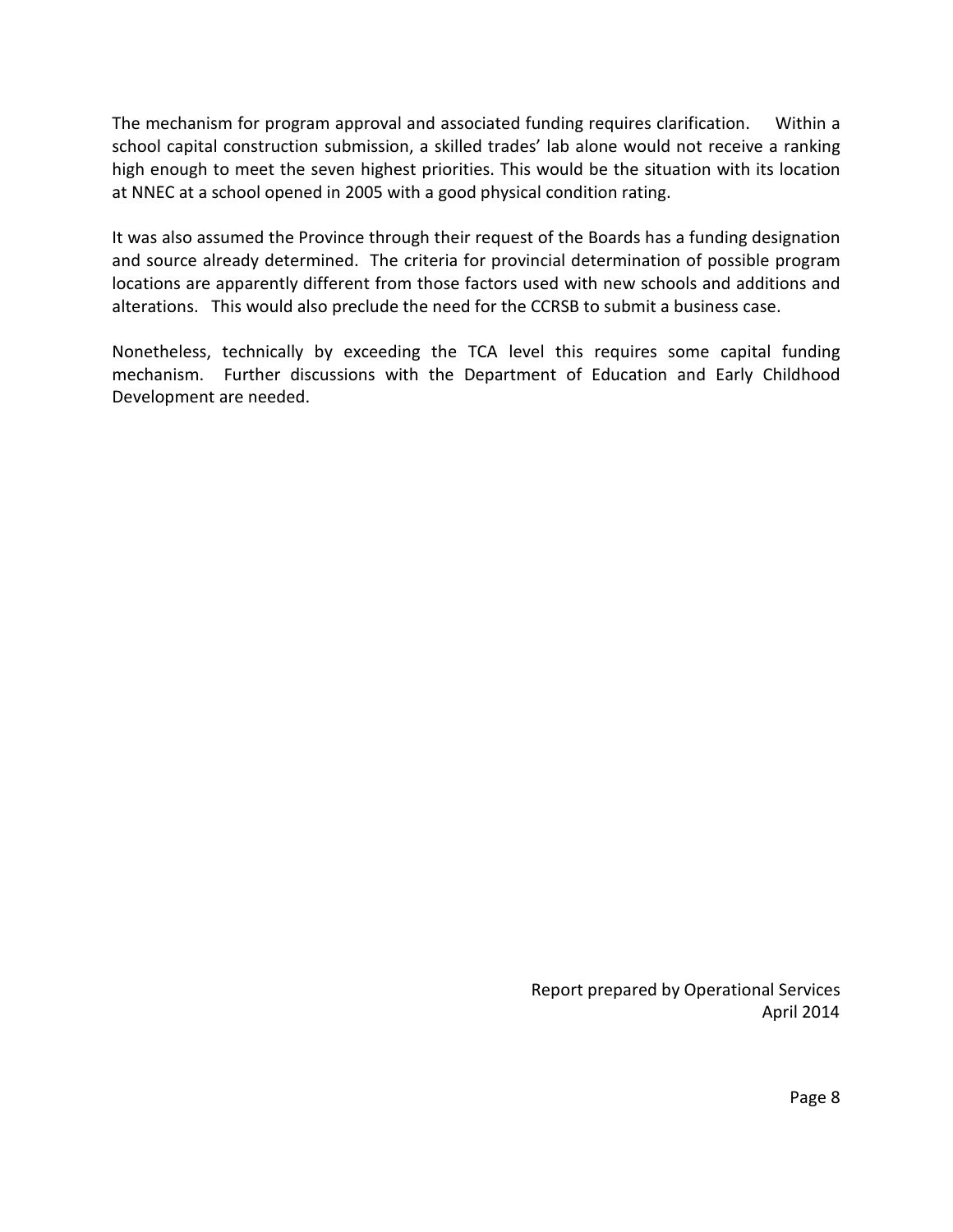

**Education and Early Childhood Development Office of the Deputy Minister** 

**PO Box 578** Halifax, Nova Scotia Canada B3J 2S9

902 424-5643 т 902 424-0680 F www.ednet.ns.ca

| RECEIVED                         |
|----------------------------------|
| MAR 5 2 2014                     |
| CCRSB<br>Superintendent's Office |
|                                  |

**MAR 2 0 2014** 

 $\begin{picture}(20,5) \put(0,0){\vector(0,1){10}} \put(15,0){\vector(0,1){10}} \put(15,0){\vector(0,1){10}} \put(15,0){\vector(0,1){10}} \put(15,0){\vector(0,1){10}} \put(15,0){\vector(0,1){10}} \put(15,0){\vector(0,1){10}} \put(15,0){\vector(0,1){10}} \put(15,0){\vector(0,1){10}} \put(15,0){\vector(0,1){10}} \put(15,0){\vector(0,1){10}} \put(15,0){\vector(0,$ 

Mr. Gary Clarke, Superintendent Chignecto-Central Regional School Board 60 Lorne Street Truro, NS B2N 3K3

Dear Mr. Clarke: Juy

Superintendent's Office The Minister will soon send your Board Chair a request for your board to submit updated capital project priorities for 2015-16. The Department of Education and Early Childhood Development will select its priorities after considering the following:

- 1. The condition and state of the existing facility and the value that exists for investment in its continued use.
- 2. The capacity of the existing facility and the costs required to increase capacity, if required for continued use.
- 3. The suitability of the existing facility for programming and the costs required to allow it to effectively deliver the required programming.
- 4. Projects which address both infrastructure  $(1 \& 2)$ , as well as programming challenges (3) in an existing facility, will warrant additional consideration.
- 5. Projects which meet any of the above considerations and help ensure that educational programming can continue to be provided within an existing community (i.e., greater use of a P-8, P-9 or P-12 facility to replace a number of separate existing facilities in the same community) will warrant additional consideration.
- 6. Projects which facilitate the provision of SchoolsPlus, skilled trades, and/or other community initiatives and programming will warrant additional consideration.
- 7. Consideration of projects will be limited to the available TCA funding.

Further to this, the evaluation process conducted by the School Capital Construction Committee and the Tangible Capital Assets Committee will be guided by the criteria categories outlined in Appendix A (enclosed).

Boards should be aware that Treasury Board is, once again, requiring business cases for all submitted priorities. We will provide you with this business case template shortly.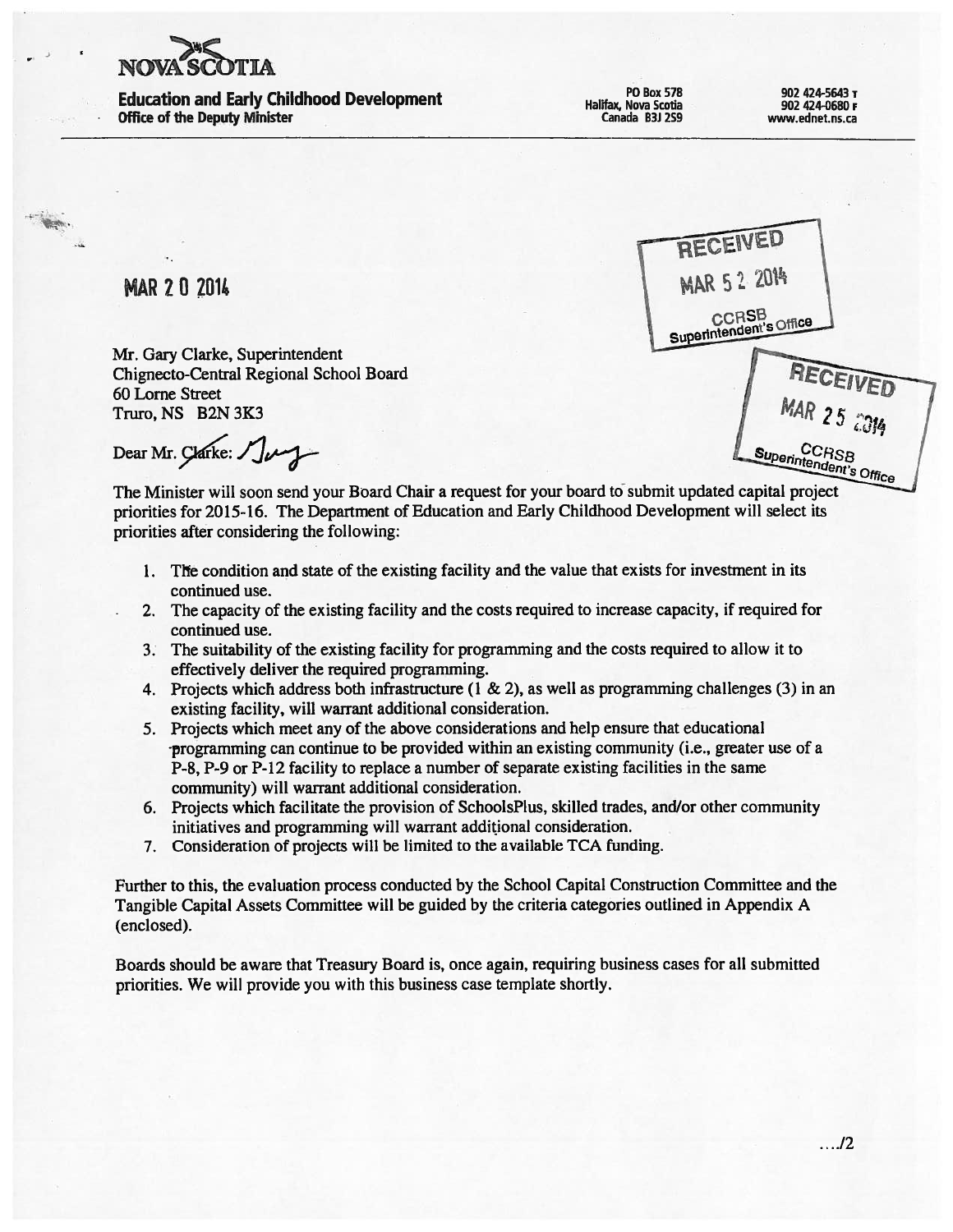Mr. Gary Clarke Page 2

There is no need to submit projects which are currently under construction, as the department will look after incorporating the related cash flows into the provincial TCA process. These projects represent a draw on our future capital allocations, so the amount of room for projects not already under construction may be minimal in any given year, depending on the overall provincial capital allocation and how much of this allocation is directed towards schools versus other provincial priorities.

Please note that if a project request was submitted last year but not approved, it must be resubmitted as part of this process in order to be further considered for funding. It is fine to resubmit the project using last year's template. Please note on your priority list to use the business case from 2014-15.

Capital projects, which are funded out of the department's capital repair envelope (\$15.0M), will be dealt with through a separate process. Direction on how to provide these board needs have already been sent by the Facilities Management group to your Operations directors.

Given that we request input for capital planning annually, you should focus your request on your highest priorities and those that can move forward most quickly. As such, the department is asking you to submit a maximum of seven (7) priorities for your board. A response is requested by Monday, May 5, 2014. Projects will be chosen on a province-wide basis.

We believe that providing your priorities in this manner will aid all of us in focusing our efforts around what we can achieve within our fiscal context, while providing a large enough number of projects to weigh individual board priorities from a provincial perspective. The capital funding allocated to priorities in each board will depend on the priorities of that board relative to the priorities provided by other boards after review on an overall provincial basis.

Yours truly,

**Frank Dunn Acting Deputy Minister** 

Enclosure

c: Joe MacEachern Darrell MacDonald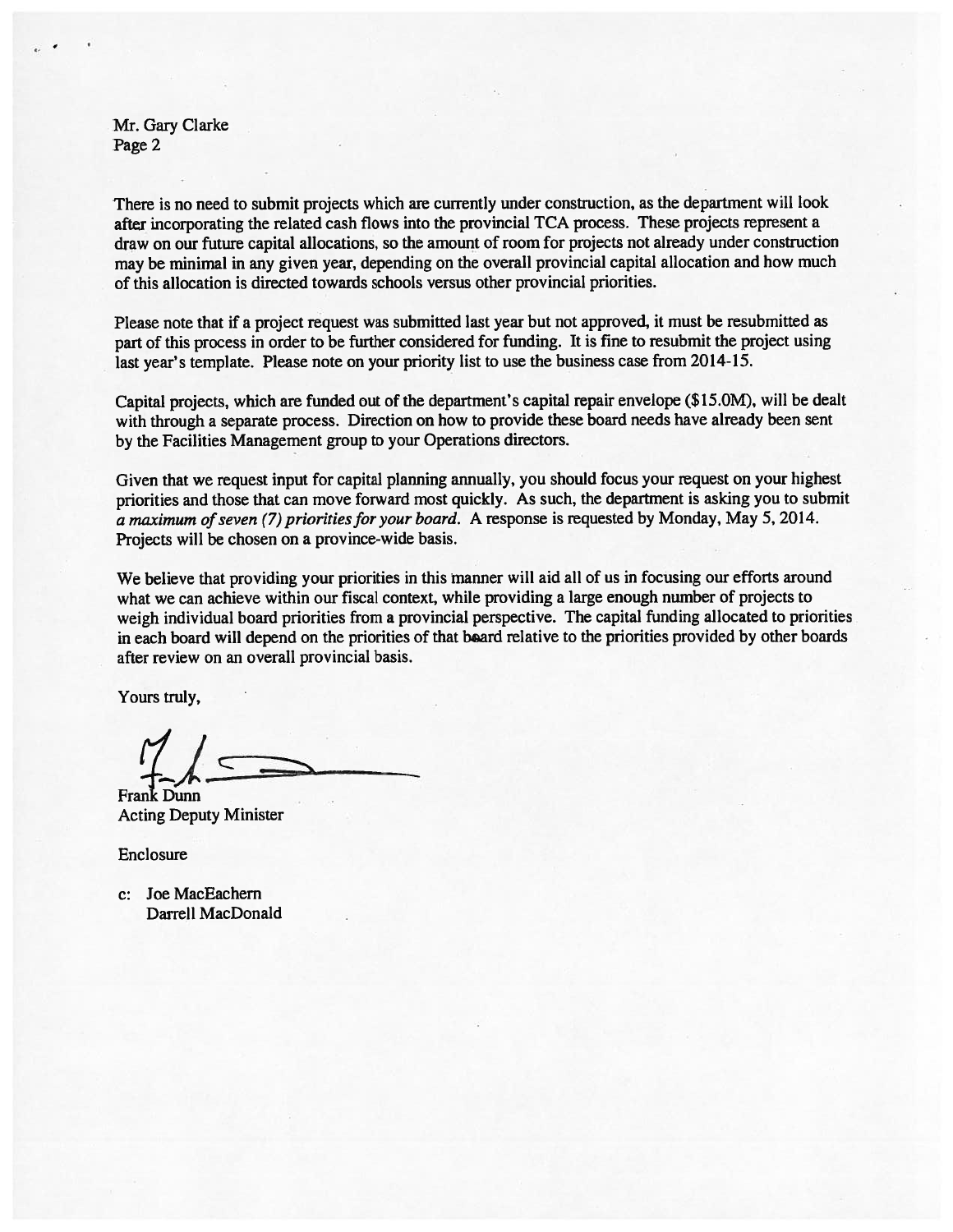### **Appendix A - Evaluation Categories**

### 1. Rationale

Why the capital expenditure is necessary. Why this particular solution is being proposed.

- 1. The degree to which project need has been thought out and demonstrated.
- 2. The severity of the consequences (risks) of not addressing the issue or realizing the opportunity.
- 3. The degree to which other options for achieving the same goal have been evaluated.
- 4. The rationale for choosing the proposed option among other viable options.
- 5. The degree to which the project has been scoped and understanding of the current context.

### 2. Benefits and Costs - Expected Project Outcomes

Completeness and degree to which benefits and costs have been identified.

- 1. The ROI for government as a whole.
- 2. The extent and type of benefits that is not quantifiable in terms of dollar savings.
- 3. The extent and type of liabilities that arise as a result of the project are not quantifiable in terms of dollar costs.

#### 3. Project Risk

Probability of success (certainty of realizing benefits/mitigating adverse risks if project undertaken).

- 1. The extent of inter-dependencies and impacts on other programs, services, policies and legislation, etc., and the proposed means for addressing adverse impacts or implementing required changes.
- 2. The extent and nature of stakeholder impacts and the proposed approach to managing associated risks.
- 3. The extent and plan to deal with associated resource needs (people, space, etc.).
- 4. The degree to which information technology and information management needs are understood.
- 5. Adequacy of project management and risk management processes and project planning.
- 6. The extent of organizational changes required as a result of the project and the plan for implementing the project as a result.
- 7. The degree of cost certainty.
- 8. The uniqueness of the proposed undertaking and level of familiarity with the principal and supporting technologies (if applicable).

#### 4. Alignment with Priorities

The extent to which the project aligns with: current government priorities; department priorities as stated in its business plan; and the Technology and Information Strategy (if applicable).

### 5. Overall Suitability

Completeness and extent to which the proposal provides confirmation of the necessity and suitability of the project.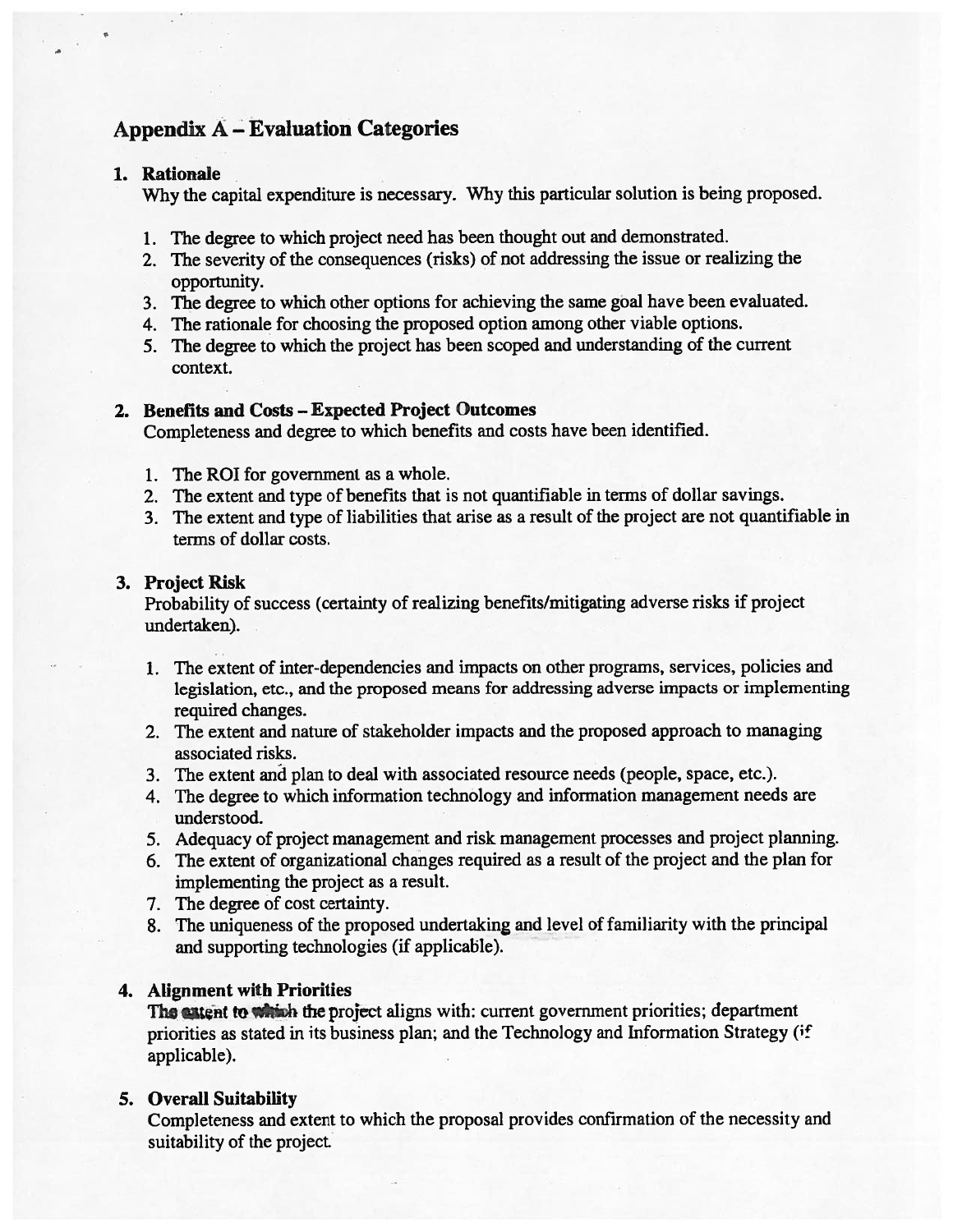# **Appendix B**

**School Capital Construction**

|                                  | <b>Individual Scoring Criteria</b> |                                      |                 |                                   |                   |                                         |                                         |                           |              |  |  |  |
|----------------------------------|------------------------------------|--------------------------------------|-----------------|-----------------------------------|-------------------|-----------------------------------------|-----------------------------------------|---------------------------|--------------|--|--|--|
| <b>Schools</b>                   |                                    | <b>Building</b><br><b>Conditions</b> | <b>Capacity</b> | <b>Core Programs</b><br>& Courses | <b>Efficiency</b> | <b>Community</b><br><b>Continuation</b> | <b>Distinct</b><br><b>Facilitiation</b> | * School<br><b>Review</b> | <b>Total</b> |  |  |  |
| Cobequid Consolidated Elementary |                                    | 21.0                                 | 10              | 22.5                              | $\mathbf 0$       | 10                                      | $\mathbf 0$                             | $\overline{0}$            | 63.5         |  |  |  |
|                                  |                                    |                                      |                 |                                   |                   |                                         |                                         |                           |              |  |  |  |
| Cobequid Educational Centre      | A                                  | 17.4                                 | 10              | 5 <sub>1</sub>                    | $\mathbf 0$       | 10                                      | 10                                      | $\overline{0}$            | 52.4         |  |  |  |
|                                  |                                    |                                      |                 |                                   |                   |                                         |                                         |                           |              |  |  |  |
| Cobequid District Elementary     | ${\sf N}$                          | 14.3                                 | 10              | 10                                | 15                | $\mathbf 0$                             | $\mathbf 0$                             | $\overline{0}$            | 49.3         |  |  |  |
| East Pictou Middle School        | A                                  | 21.3                                 | 10              | 5 <sup>1</sup>                    | 15                | 10                                      | 10                                      | 10                        | 81.3         |  |  |  |
|                                  |                                    |                                      |                 |                                   |                   |                                         |                                         |                           |              |  |  |  |
| Frank H. MacDonald Elementary    | A                                  | 12.6                                 | 10              | 5 <sub>1</sub>                    | 15                | 10                                      | 10                                      | 10                        | 72.6         |  |  |  |
|                                  |                                    |                                      |                 |                                   |                   |                                         |                                         |                           |              |  |  |  |
| Hants East Rural High            | A                                  | 13.4                                 | 10              | 5                                 | $\mathbf{0}$      | 10                                      | $\mathbf 0$                             | $\overline{0}$            | 38.4         |  |  |  |
|                                  |                                    |                                      |                 |                                   |                   |                                         |                                         |                           |              |  |  |  |
| Hants North Rural High           | ${\sf N}$                          | 15.8                                 | 10              | 10                                | 15                | 10                                      | $\mathbf 0$                             | $\overline{0}$            | 60.8         |  |  |  |
| Junction Road Elementary         | $\mathsf{N}$                       | 7.7                                  | 10              | 17.5                              | 15                | 10                                      | $\mathbf 0$                             | $\overline{0}$            | 60.2         |  |  |  |
|                                  |                                    |                                      |                 |                                   |                   |                                         |                                         |                           |              |  |  |  |
| Maitland District Elementary     | $\mathsf{N}$                       | 11.3                                 | 10              | 10                                | 15                | $\mathbf 0$                             | $\mathbf 0$                             | $\overline{0}$            | 46.3         |  |  |  |
|                                  |                                    |                                      |                 |                                   |                   |                                         |                                         |                           |              |  |  |  |
| Rawdon District Elementary       | N                                  | 15.5                                 | 10              | 10                                | 15                | $\mathbf 0$                             | $\mathbf 0$                             | $\overline{0}$            | 50.5         |  |  |  |
|                                  |                                    |                                      |                 |                                   |                   |                                         |                                         |                           |              |  |  |  |
| Shubenacadie District Elementary | $\mathsf{A}$                       | 13.8                                 | 10              | 15                                | $\mathbf{0}$      | 10                                      | $\mathbf 0$                             | $\overline{0}$            | 48.8         |  |  |  |
|                                  |                                    |                                      |                 |                                   |                   |                                         |                                         |                           |              |  |  |  |
| <b>Trenton Elementary</b>        | $\mathsf{N}$                       | 12.5                                 | 10              | 10                                | 15                | 10                                      | 5                                       | $\overline{0}$            | 62.5         |  |  |  |
| <b>Trenton Middle School</b>     | N                                  | 13.1                                 | 10              | 10                                | 15                | 10                                      | 5                                       | $\overline{0}$            | 63.1         |  |  |  |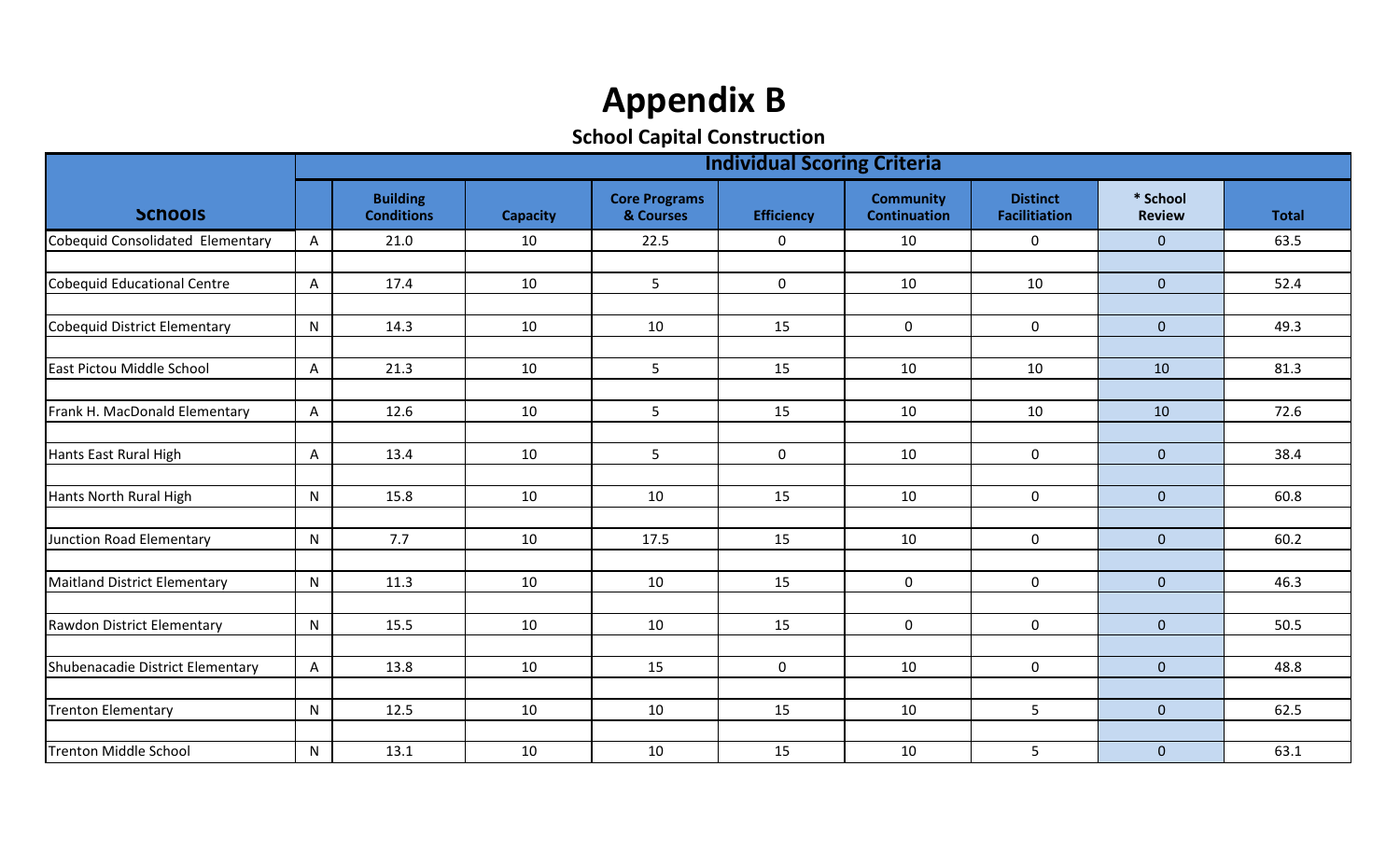|                          |   | <b>Individual Scoring Criteria</b>   |                 |                                   |                   |                                         |                                         |                           |              |  |  |  |
|--------------------------|---|--------------------------------------|-----------------|-----------------------------------|-------------------|-----------------------------------------|-----------------------------------------|---------------------------|--------------|--|--|--|
| <b>Schools</b>           |   | <b>Building</b><br><b>Conditions</b> | <b>Capacity</b> | <b>Core Programs</b><br>& Courses | <b>Efficiency</b> | <b>Community</b><br><b>Continuation</b> | <b>Distinct</b><br><b>Facilitiation</b> | * School<br><b>Review</b> | <b>Total</b> |  |  |  |
| <b>Uniacke District</b>  |   | 18.3                                 | 10              |                                   |                   | 10                                      |                                         |                           | 43.3         |  |  |  |
|                          |   |                                      |                 |                                   |                   |                                         |                                         |                           |              |  |  |  |
| <b>West End Memorial</b> | N | 15.5                                 | 10              | 25                                | 15                | 10                                      |                                         |                           | 75.5         |  |  |  |

N - New School Construction

A - Addition/Alteration

*\*NOTE: The School Review Process is currently being reviewed by the Province. East Pictou Middle and F.H. MacDonald Elementary Schools have been rated because they have completed the School Review Process as of March 31, 2014.*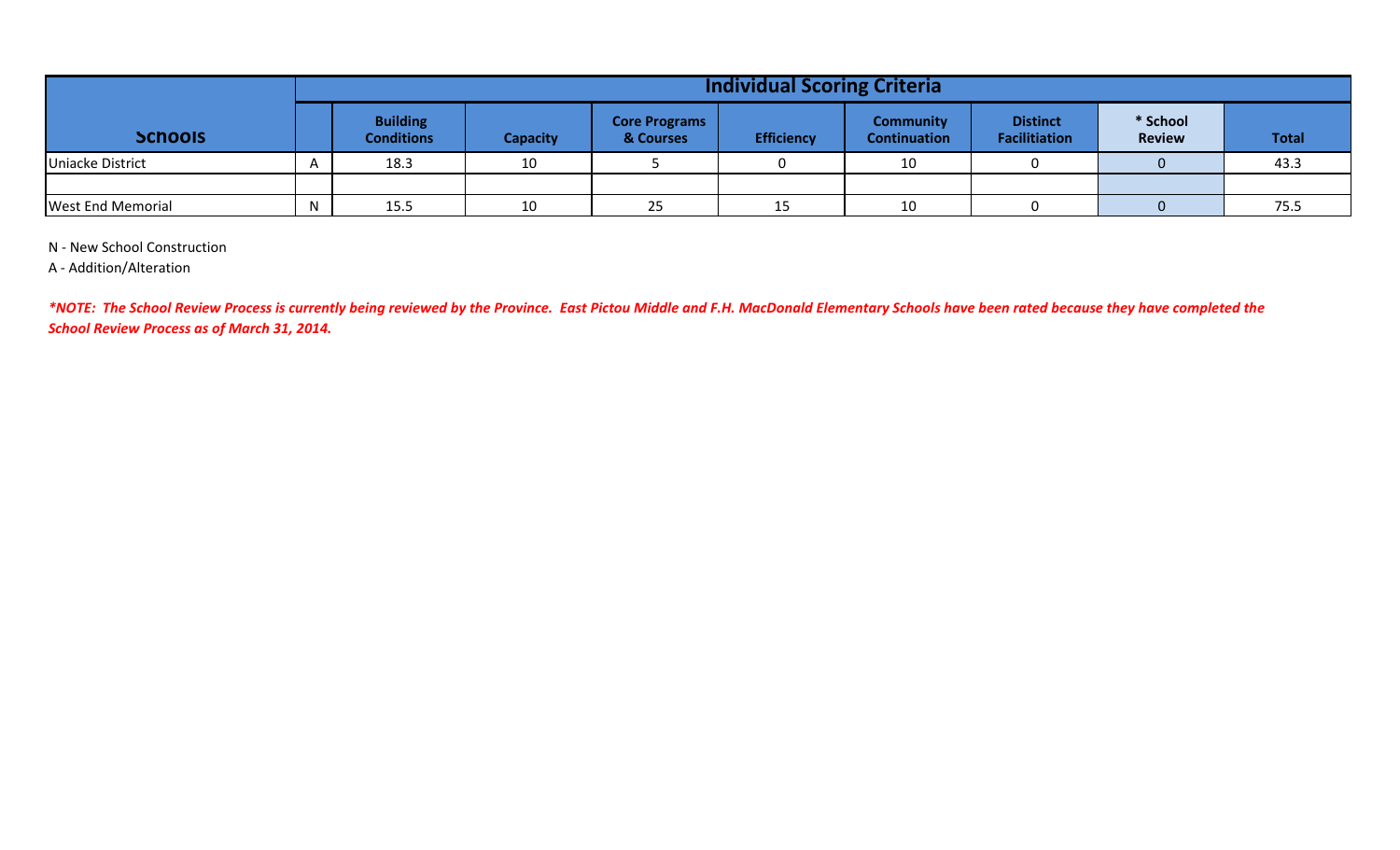# **Appendix B1 -Proposed CCRSB Capital Construction Projects - 2014**

| <b>Combined Scoring Criteria</b>                                                                                  |              |                                             |                 |                                   |                   |                                         |                                        |                          |              |  |  |
|-------------------------------------------------------------------------------------------------------------------|--------------|---------------------------------------------|-----------------|-----------------------------------|-------------------|-----------------------------------------|----------------------------------------|--------------------------|--------------|--|--|
| <b>Schools</b>                                                                                                    |              | <b>Condition of</b><br>(Existing) Buildings | <b>Capacity</b> | <b>Core Programs</b><br>& Courses | <b>Efficiency</b> | <b>Community</b><br><b>Continuation</b> | <b>Distinct</b><br><b>Facilitation</b> | <b>School</b><br>Review* | <b>Total</b> |  |  |
| <b>Pictou East P-8</b>                                                                                            | A            | 17                                          | 10              | 5                                 | 15                | 10                                      | 5.                                     | 10                       | 72           |  |  |
| (East Pictou Middle School & F.H. MacDonald Elementary)                                                           |              |                                             |                 |                                   |                   |                                         |                                        |                          |              |  |  |
|                                                                                                                   |              |                                             |                 |                                   |                   |                                         |                                        |                          |              |  |  |
| Springhill Elementary                                                                                             | $\mathbf N$  | 11.6                                        | 10              | 21.3                              | 15                | 10                                      | $\mathbf 0$                            | $\overline{0}$           | 67.9         |  |  |
| (Junction Road Elementary & West End Memorial)                                                                    |              |                                             |                 |                                   |                   |                                         |                                        |                          |              |  |  |
|                                                                                                                   |              |                                             |                 |                                   |                   |                                         |                                        |                          |              |  |  |
| 3 Cobequid Consolidated Elementary   A                                                                            |              | 21                                          | 10              | 22.5                              | $\mathbf 0$       | 10                                      | $\mathbf 0$                            | $\overline{0}$           | 63.5         |  |  |
|                                                                                                                   |              |                                             |                 |                                   |                   |                                         |                                        |                          |              |  |  |
| 4 Trenton P - 8                                                                                                   | $\mathsf{N}$ | 12.8                                        | 10              | 10                                | 15                | 10                                      | 5                                      | $\overline{0}$           | 62.8         |  |  |
| (Trenton Elementary & Trenton Middle School)                                                                      |              |                                             |                 |                                   |                   |                                         |                                        |                          |              |  |  |
|                                                                                                                   |              |                                             |                 |                                   |                   |                                         |                                        |                          |              |  |  |
| 5 Hants North P - 12                                                                                              | $\mathbf N$  | 15.2                                        | 10              | 10                                | 15                | 2.5                                     | $\mathbf 0$                            | $\overline{0}$           | 52.7         |  |  |
| (Cobequid District Elementary, Hants North/Kennetcook, Maitland District Elementary & Rawdon District Elementary) |              |                                             |                 |                                   |                   |                                         |                                        |                          |              |  |  |
|                                                                                                                   |              |                                             |                 |                                   |                   |                                         |                                        |                          |              |  |  |
| 6 Cobequid Educational Centre                                                                                     | $\mathsf{A}$ | 17.4                                        | 10              | 5                                 | $\mathbf 0$       | 10                                      | 10                                     | $\overline{0}$           | 52.4         |  |  |
|                                                                                                                   |              |                                             |                 |                                   |                   |                                         |                                        |                          |              |  |  |
| Shubenacadie District Elementary                                                                                  | $\mathbf{A}$ | 13.8                                        | 10              | 15                                | 0                 | 10                                      | $\mathbf 0$                            | $\overline{0}$           | 48.8         |  |  |
|                                                                                                                   |              |                                             |                 |                                   |                   |                                         |                                        |                          |              |  |  |
| 8 Uniacke District                                                                                                | $\mathsf{A}$ | 18.3                                        | 10              | 5                                 | $\mathbf 0$       | 10                                      | $\mathbf 0$                            | $\overline{0}$           | 43.3         |  |  |
|                                                                                                                   |              |                                             |                 |                                   |                   |                                         |                                        |                          |              |  |  |
| 9 Hants East Rural High School                                                                                    | $\mathbf{A}$ | 13.4                                        | 10              | 5                                 | 0                 | 10                                      | 0                                      | $\mathbf{0}$             | 38.4         |  |  |

*\*NOTE: The School Review Process is currently being reviewed by the Province. East Pictou Middle and F.H. MacDonald Elementary Schools have been rated because they have completed the School Review Process as of March 31, 2014.*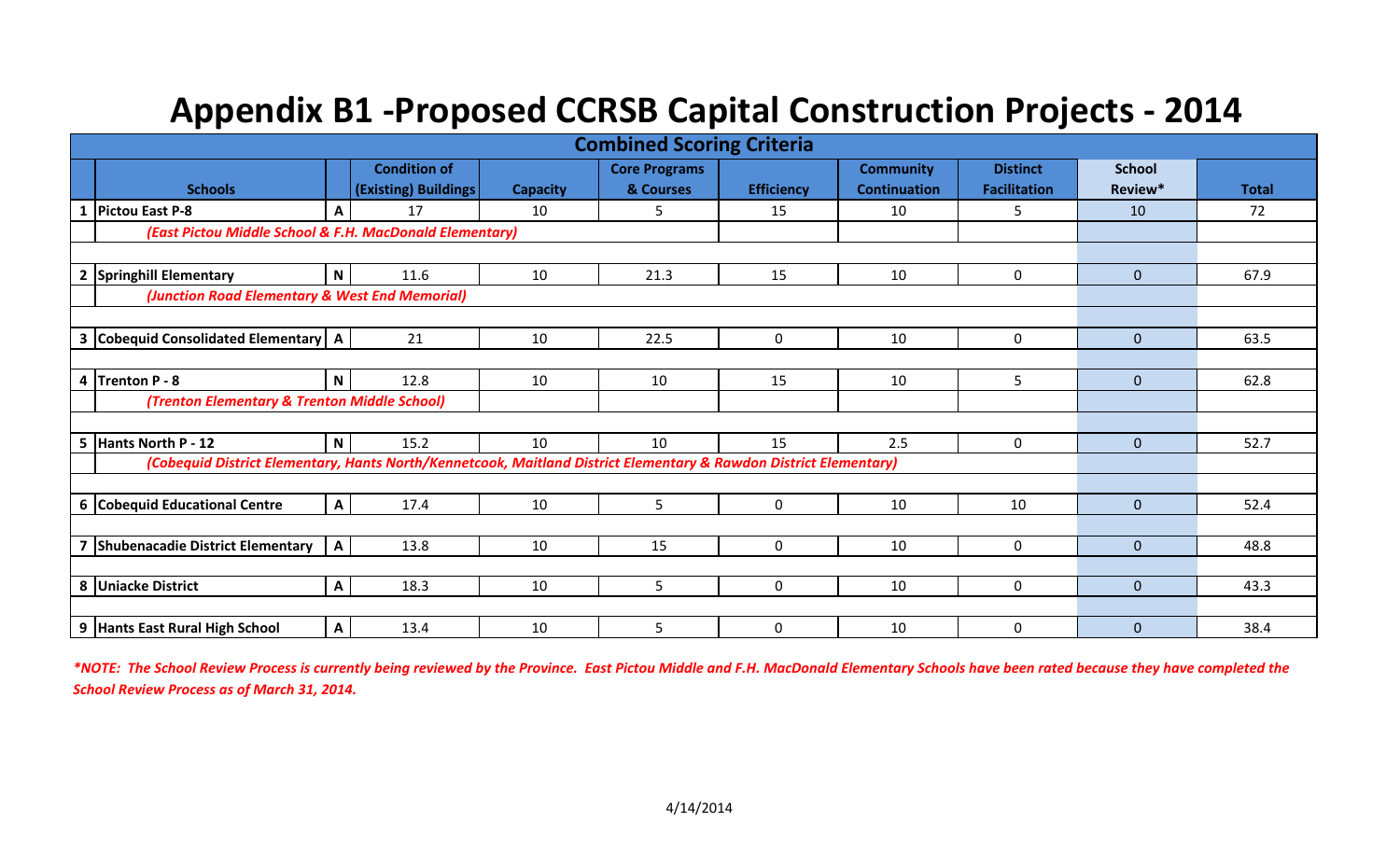# **Appendix C**

# **Building Conditions**

### **A. Building Conditions – The condition and state of the existing facility and the value that exists for investment in its continued use.**

This is understood to be the same criteria as previously used by the DOE Capital Construction Committee.

The condition of the existing buildings is an important part of the decision-making process. The health and safety of children from an environmental and hygiene perspective, combined with the safety and comfort from a building structural and condition point of view, area as important to the education process as is the subject matter they are taught. The integration of students with a full range of physical and mental abilities in our educational system necessitates that the facilities are completely accessible. A primary consideration is for the facility to contribute to a safe, supportive learning environment. Aesthetics, air quality, and building atmosphere are also factors considered.

Factors previously considered by the provincial Capital Construction Committee under these criteria were those that required expenditures costing more than regular maintenance and repair procedures.

The relative condition of these schools was determined by calculating a condition index for each of the twenty schools identified in the 2012 CCRSB School Review process.

Background information on the calculation of the condition index is as follows:

- Eleven building "system" categories were assigned a maximum point value according to the approximately cost percentage that would be represented in a building replacement or renovation project. For example, if the total roof system required replacement it would represent 14% of construction costs.

The assigned percentages of the building system categories and associated evaluation considerations are as follows:

| - Accessibility (6%) | - Maximum points for accessibility to all areas of   |
|----------------------|------------------------------------------------------|
|                      | building including washrooms on all levels.          |
|                      | Accessibility at all entrances also required.        |
| - Cladding (8%)      | - Durable materials such as brick and steel assigned |
|                      | a greater value than those requiring increased       |
|                      | maintenance such as wood.                            |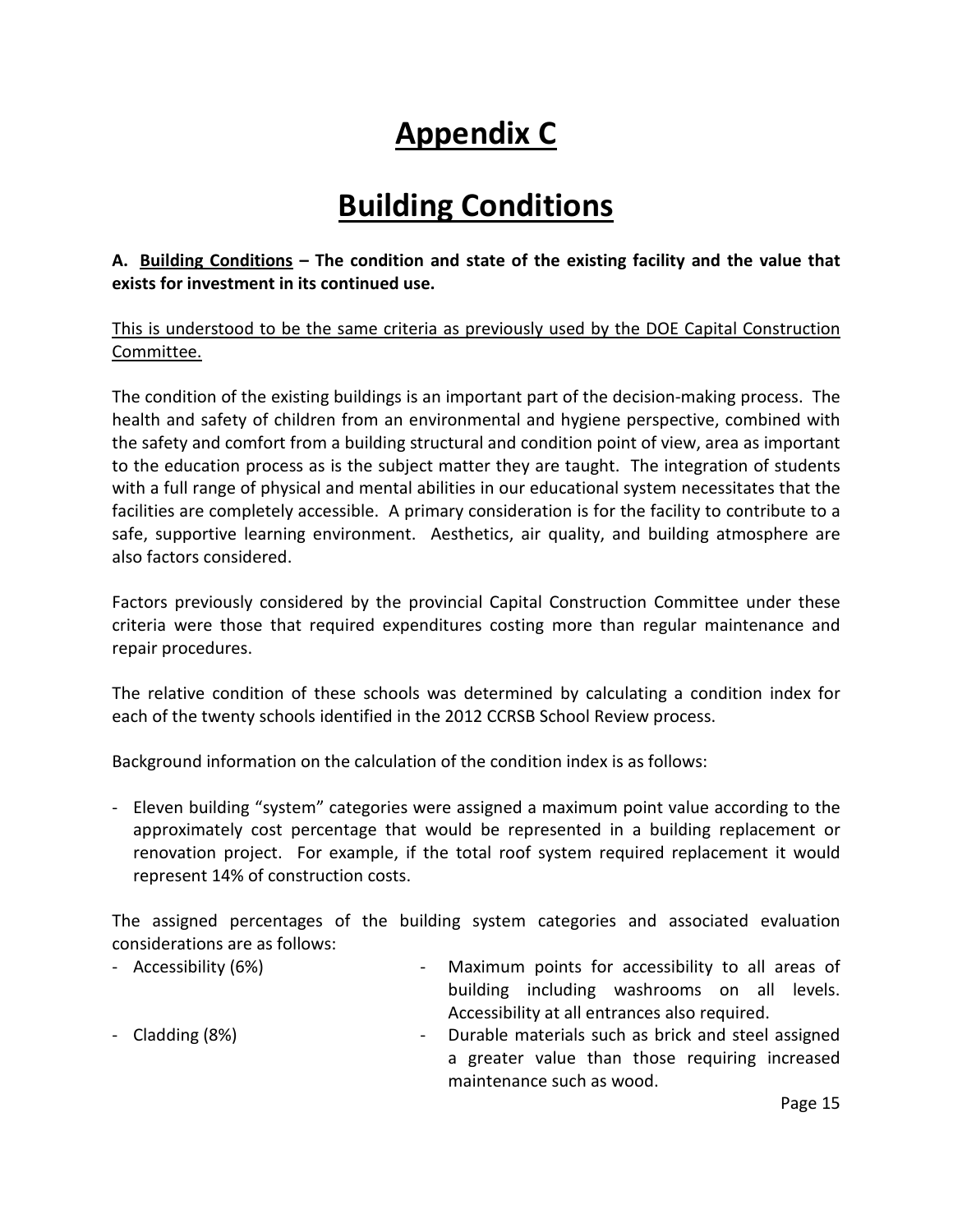| - Doors & Windows (6%)                    | Exterior doors and windows and associated<br>hardware evaluated.                |
|-------------------------------------------|---------------------------------------------------------------------------------|
| - Grounds (6%)<br>$\sim$                  | Access roadways, parking lots, walkways, and<br>playfields assessed.            |
| - Electrical (12%)<br>$\sim$              | Supply and distribution system<br>lighting<br>and<br>evaluated.                 |
| - Fire Alarm & Communication Systems (4%) |                                                                                 |
| - Heating (8%)<br>$\sim$                  | Heating equipment, distribution system,<br>and<br>associated controls assessed. |
| - Interior (24%)<br>$\sim$                | Floors, Ceilings, Interior Doors and Finishes<br>evaluated.                     |
| - Plumbing (6%)<br>$\sim$                 | Distribution System and Fixtures assessed.                                      |
| - Roofing $(14%)$<br>$\sim$               | Condition and age of roofing system considered.                                 |
| - Ventilation (6%)                        | Existing system evaluated.                                                      |

Property Services Staff assigned values to all eleven categories on the basis of condition. For example, if the total roof system required requirement 0 points would be assigned. If 50% of the roof area required replacement, seven points would be assigned.

Condition index is defined as 100 minus the total points of all categories and prorated to a value from 0 to 30. The greater the value of the index indicates an increase in the declining condition of existing major building components.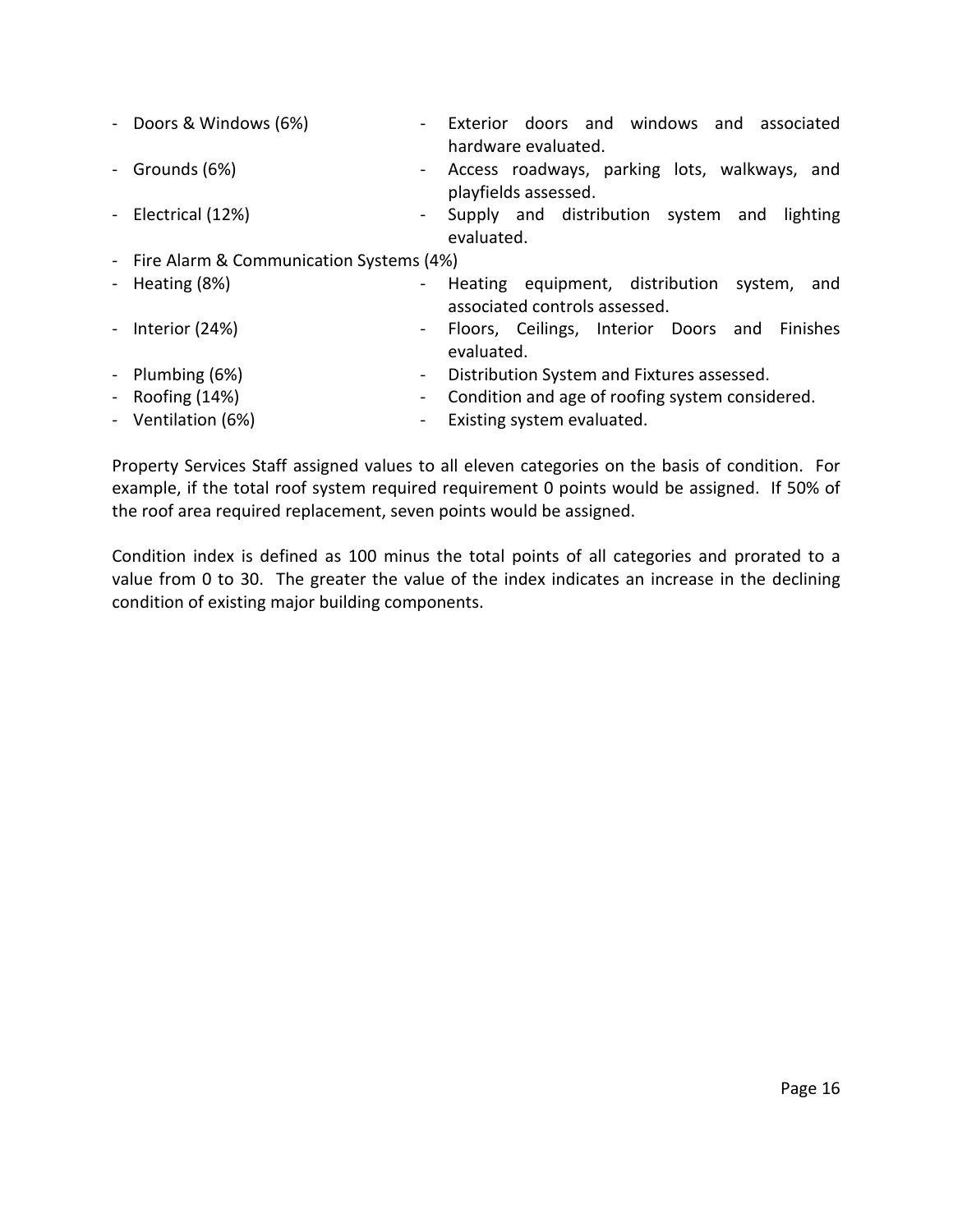# **Appendix C - Condition of Buildings**

| Location                            | Accessity | Crapticses | Doors & Windows | Criotings | Electrical | Rive Manufacture | Meaninge | Interior | <b>PATRICIAL</b> | Rooming | Ventiliation | Town  | <b>Condition Index</b> |
|-------------------------------------|-----------|------------|-----------------|-----------|------------|------------------|----------|----------|------------------|---------|--------------|-------|------------------------|
|                                     |           |            |                 |           |            |                  |          |          |                  |         |              |       | Max. 30                |
|                                     | 6.0       | 8.0        | 6.0             | 6.0       | 12.0       | 4.0              | 8.0      | 24.0     | 6.0              | 14.0    | 6.0          | 100.0 | of 100                 |
| Cobequid Consolidated               | 5.5       | $1.0\,$    | 2.6             | 4.0       | 3.0        | 1.0              | $1.0\,$  | 4.0      | 2.0              | 2.0     | 4.0          | 30.1  | 21.0                   |
| <b>East Pictou Middle</b>           | 3.5       | 6.5        | 3.0             | 3.0       | 2.0        | 1.0              | 1.0      | 0.0      | 1.0              | 4.0     | 4.0          | 29.0  | 21.3                   |
| <b>Uniacke District</b>             | 3.0       | 3.0        | 3.0             | 4.0       | 3.0        | 1.0              | 1.0      | 6.0      | 2.0              | 9.0     | 4.0          | 39.0  | 18.3                   |
| <b>Tatamagouche Elementary</b>      | 5.0       | 4.0        | 3.5             | 4.5       | 3.0        | 1.0              | 1.0      | 6.0      | 2.0              | 7.0     | 4.0          | 41.0  | 17.7                   |
| Cobequid Educational Centre         | 3.0       | 6.0        | 4.0             | 3.0       | 3.0        | 1.0              | 1.0      | 10.0     | 2.0              | 5.0     | 4.0          | 42.0  | 17.4                   |
| Hants North Rural High              | 4.0       | 7.0        | 5.0             | 3.5       | 2.0        | 1.0              | 3.0      | 12.0     | 2.0              | 4.0     | 4.0          | 47.5  | 15.8                   |
| West End Memorial Elem.             | 5.0       | 5.0        | 4.0             | 3.0       | 3.0        | 3.0              | 1.5      | 8.0      | 2.0              | 10.0    | 4.0          | 48.5  | 15.5                   |
| <b>Rawdon District Elementary</b>   | 4.0       | 4.5        | 3.0             | 2.0       | 6.0        | 1.0              | 4.0      | 10.0     | 4.0              | 6.5     | 3.5          | 48.5  | 15.5                   |
| Cobequid District                   | 0.0       | 6.0        | 4.0             | 5.5       | 6.0        | 1.5              | 4.0      | 10.0     | 4.0              | 8.0     | 3.5          | 52.5  | 14.3                   |
| Shubenacadie District               | 4.5       | 6.5        | 4.0             | 4.0       | 3.0        | 2.0              | 4.0      | 12.0     | 2.0              | 8.0     | 4.0          | 54.0  | 13.8                   |
| <b>Trenton Middle</b>               | 4.0       | 6.0        | 2.0             | 5.0       | 9.0        | 2.5              | 3.0      | 10.0     | 3.5              | 8.0     | 3.5          | 56.5  | 13.1                   |
| Hants East Rural High               | 4.5       | 7.5        | 6.0             | 3.0       | 3.0        | 3.0              | 5.0      | 12.0     | 2.0              | 5.5     | 4.0          | 55.5  | 13.4                   |
| F H MacDonald Elementary            | 4.5       | 7.5        | 5.0             | 3.0       | 7.0        | 2.0              | 1.0      | 12.0     | 2.0              | 10.0    | 4.0          | 58.0  | 12.6                   |
| <b>Trenton Elementary</b>           | 6.0       | 8.0        | 2.0             | 4.0       | 8.0        | 2.5              | 2.0      | 12.0     | 3.5              | 7.0     | 3.5          | 58.5  | 12.5                   |
| Dr. W.A. MacLeod Elementary         | 6.0       | 8.0        | 4.0             | 2.5       | 9.0        | 3.0              | 5.0      | 13.0     | 4.0              | 3.0     | 3.5          | 61.0  | 11.7                   |
| North Colchester High School        | 3.0       | 8.0        | 6.0             | 4.0       | 6.0        | 2.0              | 4.0      | 10.0     | 4.0              | 11.5    | 3.5          | 62.0  | 11.4                   |
| <b>Maitland District Elementary</b> | 5.0       | 8.0        | 4.0             | 3.5       | 6.0        | 2.5              | 4.0      | 12.0     | 4.0              | 10.0    | 3.5          | 62.5  | 11.3                   |
| <b>Walter Duggan</b>                | 6.0       | 4.0        | 5.0             | 4.5       | 8.0        | 3.0              | 6.0      | 14.0     | 4.0              | 12.0    | 3.5          | 70.0  | 9.0                    |
| <b>Highland Consolidated</b>        | 5.0       | 7.0        | 5.0             | 5.0       | 9.0        | 3.0              | 3.0      | 12.0     | 3.0              | 13.0    | 3.5          | 68.5  | 9.5                    |
| Junction Rd Elementary              | 5.5       | 7.5        | 5.5             | 3.5       | 7.5        | 1.5              | 6.5      | 18.0     | 3.0              | 11.0    | 5.0          | 74.5  | 7.7                    |
| <b>G.R. Saunders Elementary</b>     | 6.0       | 7.0        | 4.0             | 6.0       | 11.0       | 4.0              | 8.0      | 22.0     | 6.0              | 13.0    | 6.0          | 93.0  | 2.1                    |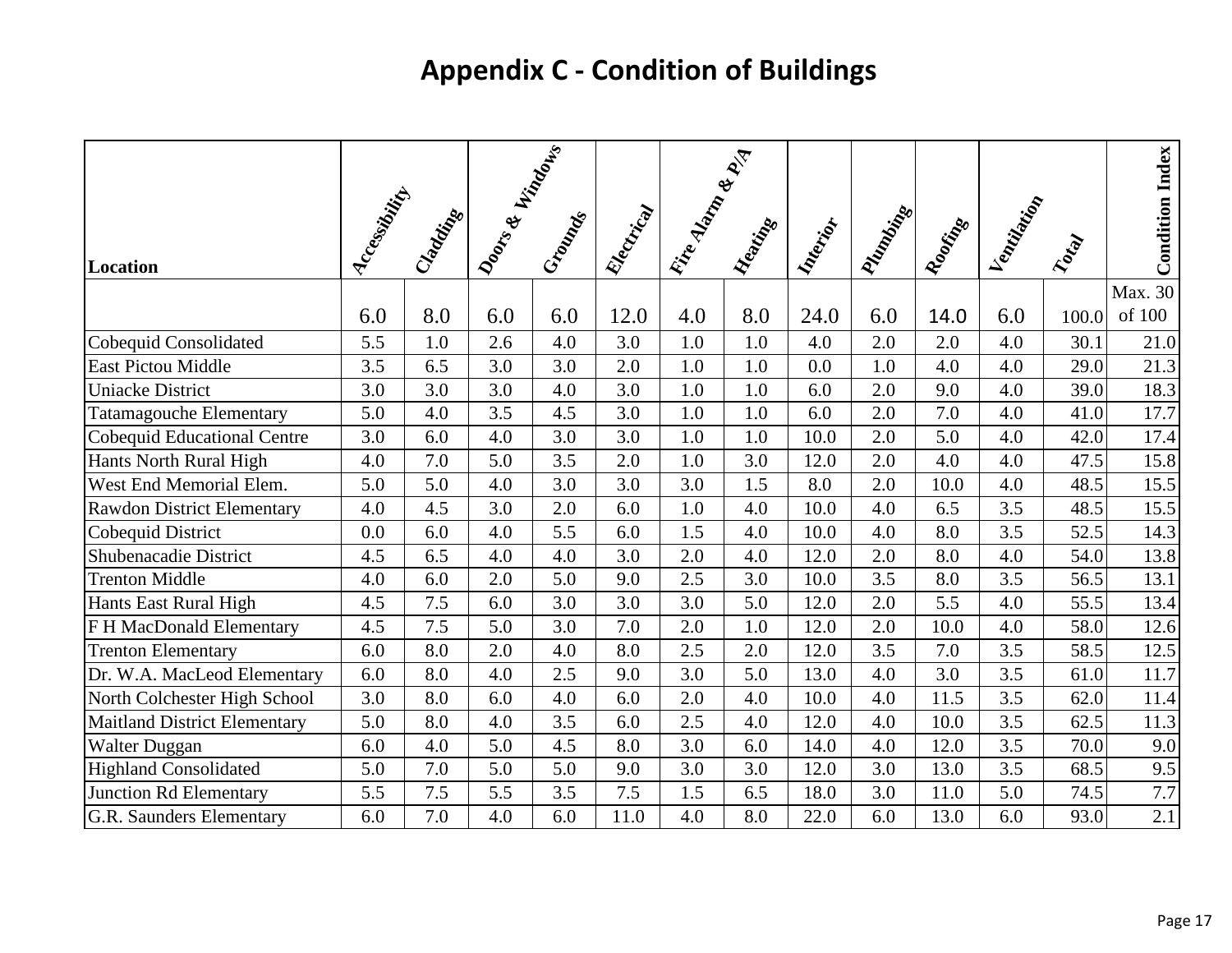### **Appendix D**

# **Scoring Criteria – Capacity & Core Programs**

### **B. Capacity - The capacity of the existing facility and the costs required to increase capacity, if required for continued use.**

### This is understood to be the same criteria as previously used by the DOE Capital Construction Committee**.**

The availability of space in a school, school sub-system, or general area to house students who have a right to education is a critical factor. Generally, individual schools have a design capacity or there will be other regulations or legislation which will place an upper limit on the number of students that can be housed in any one building. However, boards should seriously consider adjusting school boundaries to overcome overcrowding problems or offering a more efficient and effective educational program. To reflect the impact of resources being allocated on the basis of square footage per student and to adjust for declining enrolment on the school system, boards must give serious consideration to grade level reconfiguration in existing facilities to maximize the use of appropriate instructional space.

The capacity ranking is also influenced by a severe building condition problem that could result in the closure of a school where there are no alternative facilities available to accommodate the affected students.

This criterion is based predominately on the instructional space in the facility to meet the needs of those students attending the school. The design capacity of schools in some situations has changed significantly for many schools, since their original construction, particularly in older schools.

Schools may have also gone under additions/alterations from the original configuration which has reduced the original designed capacity. The criteria rating used by senior management in this report are:

- 10 points for very minor or no capacity issues
- 20 points for capacity issues which can be worked around in the short term
- 30 points where the school enrollment is exceeding school capacity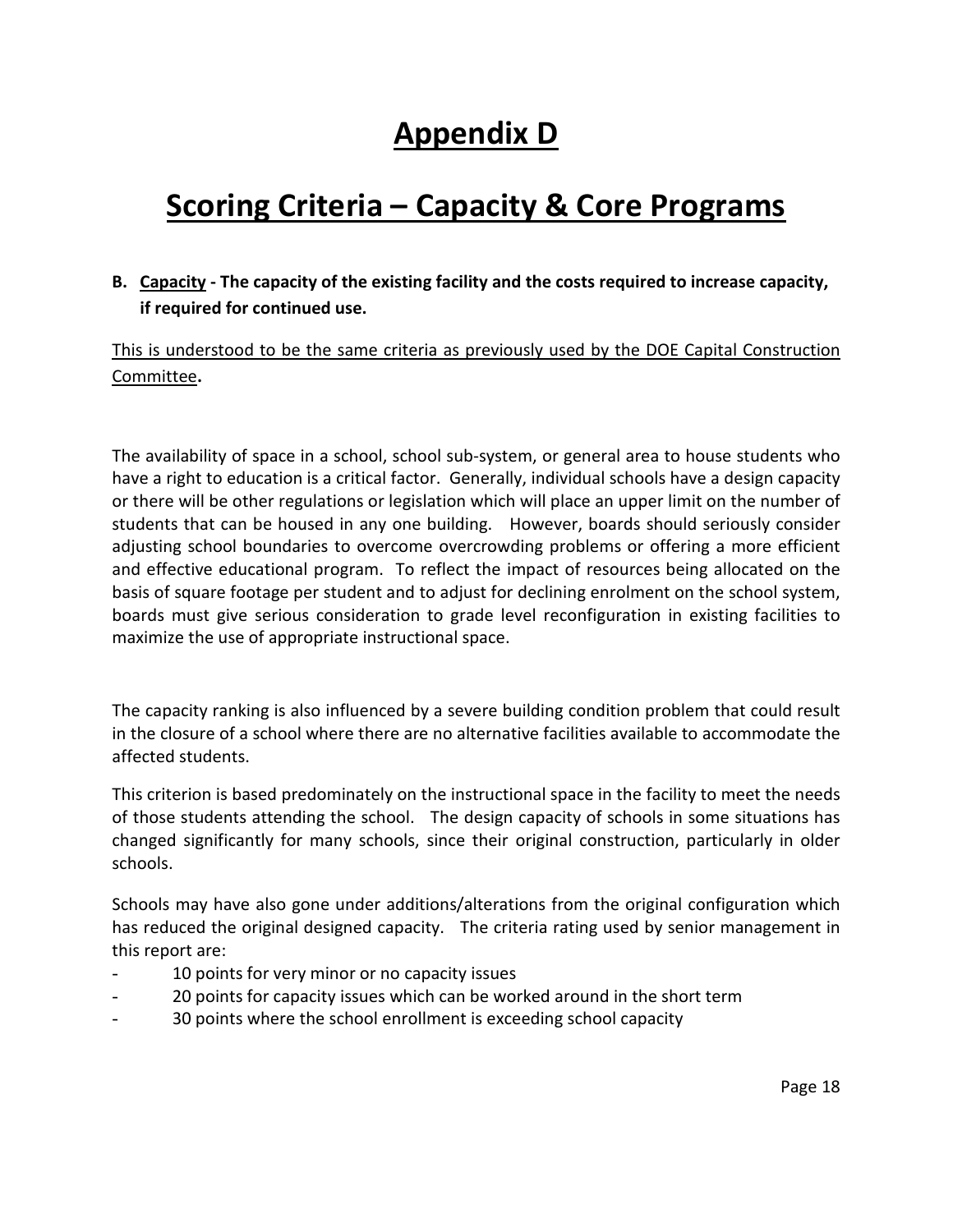### **C. Core Programs - The suitability of the existing facility for programming and the costs required to allow it to effectively deliver the required programming.**

### *This is understood to be the same criteria as previously used by the DOE Capital Construction Committee.*

This takes into account the ability of the core program and courses be offered in the school, sub-system or in a neighboring school in close proximity. The Capital Construction Committee considers the requirements associated with the educational program and service delivery as articulated in the Nova Scotia Public School Program

This criterion is rated on the ability of core programs to be appropriately provided at each school. Core programs, in some instances, have changed or been added since a facility was originally opened. This may require improved and enhanced program spaces which cannot be accommodated with existing configuration and infrastructure.

Educational Services, within each family of schools, made a qualitative assessment of current program space. This was assisted by a comparison to the current program space assignment based on the DOE DC 350 Educational Facilities General Design Requirement. From this a quantitative assessment of each schools rating was made with a maximum of 25 points. A high score indicates significant deficiencies in the ability to deliver the required programs.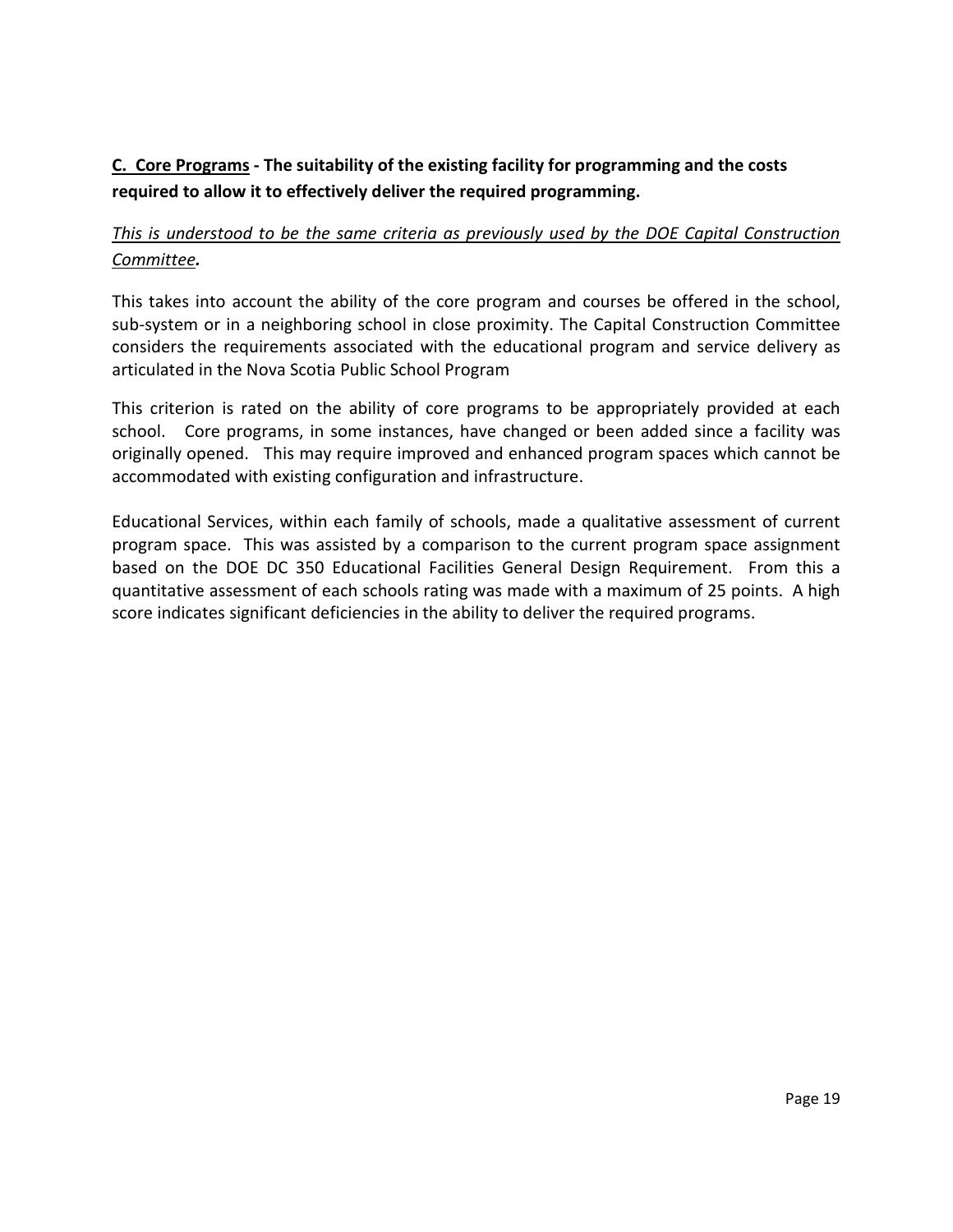### **Appendix E**

### **Submission Scoring Criteria – Efficiency**

**D. Efficiency Factors – Projects which address both infrastructure (A&B) as well as programming challenges (C) in an existing facility will warrant additional consideration.**

This is understood to be the same criteria as previously used by the DOE Capital Construction Committee**.** 

The preceding criteria involve an efficiency factor of operation. For example, there may be a real cost benefit or a cost avoidance in consolidating schools. This considers factors such as consolidation of schools, reducing square footage, custodial and educational staffing, semestering, reducing support sharing and the increased use of technology. Further, reducing the overall square footage of schools and/or reducing bussing costs could be included.

Staff reductions or reallocations resulting from consolidations are also a significant efficiency. There may also be an "economy of scale" with school consolidation that provides educational services of greater efficiency or value. Effeciency may also be a factor during a school review process.

Senior management has made an assumption that combining schools will likely improve efficiencies in operations and programs. Where a new school is being proposed to replace more than one existing facility, a maximum rating of 15 points is given.

Efficiency can be either with construction of a new facility or through additions/alterations of an existing site. The province may consider the latter to be more cost efficient than new school construction. There is less potential for operational efficiencies and, if upgraded there may even be increased resources required, where there is no consolidation of schools. In this situation the potential projects are given 0 points for efficiency.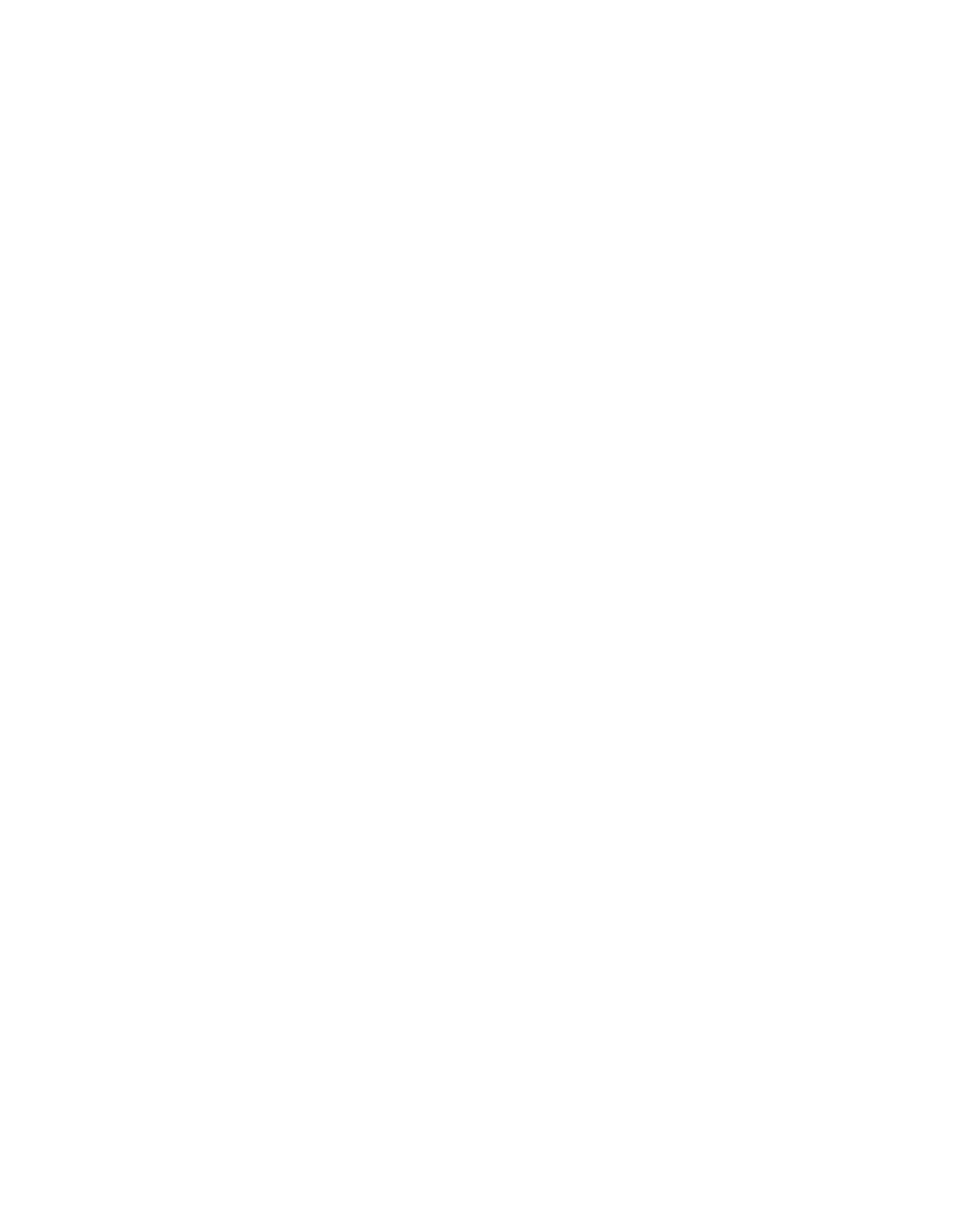# **Appendix F**

### **School Review / Community Continuation / Distinct Facilitation**

**E. School Review - Projects which are, or are anticipated to be, required as a result of school reviews where the reviews have identified programming benefits for students or reduced operating costs. This is only being applied this year due to the ongoing Fowler Report to apply to the Pictou East P-8 project.**

This is understood to be a new criterion for the province and has been preliminarily indicated to include the preceding four factors.

It may also be consider a "value added" for the province when considering the business plan case.

Value Added 10 points

**F. Community Continuation - Projects which meet any of the above considerations and help ensure that educational programming can continue to be provided within an existing community (i.e. greater use of a P-8, P-9 or P-12 facility to replace a number of separate existing facilities in the same community) will warrant additional consideration.**

This is understood to be a new criterion for the province and has been preliminarily indicated to include the preceding four factors.

It may also be consider a "value added" for the province when considering the business plan case.

Value Added 10 points

**G. Distinct Facilitation - Projects which facilitate the provision of Schools Plus, skilled trades, and/or other community initiatives and programming will warrant additional consideration.**

This is understood to be a new criterion for the province and has been preliminarily indicated to include the preceding four factors.

It may also be consider a "value added" for the province when considering the business plan case. An example of a community initiative would be a municipality wanting to add a public library to a new school or addition or alteration.

There has been no determination within the CCRSB as to the location of an additional skilled trades or Schools Plus locations.